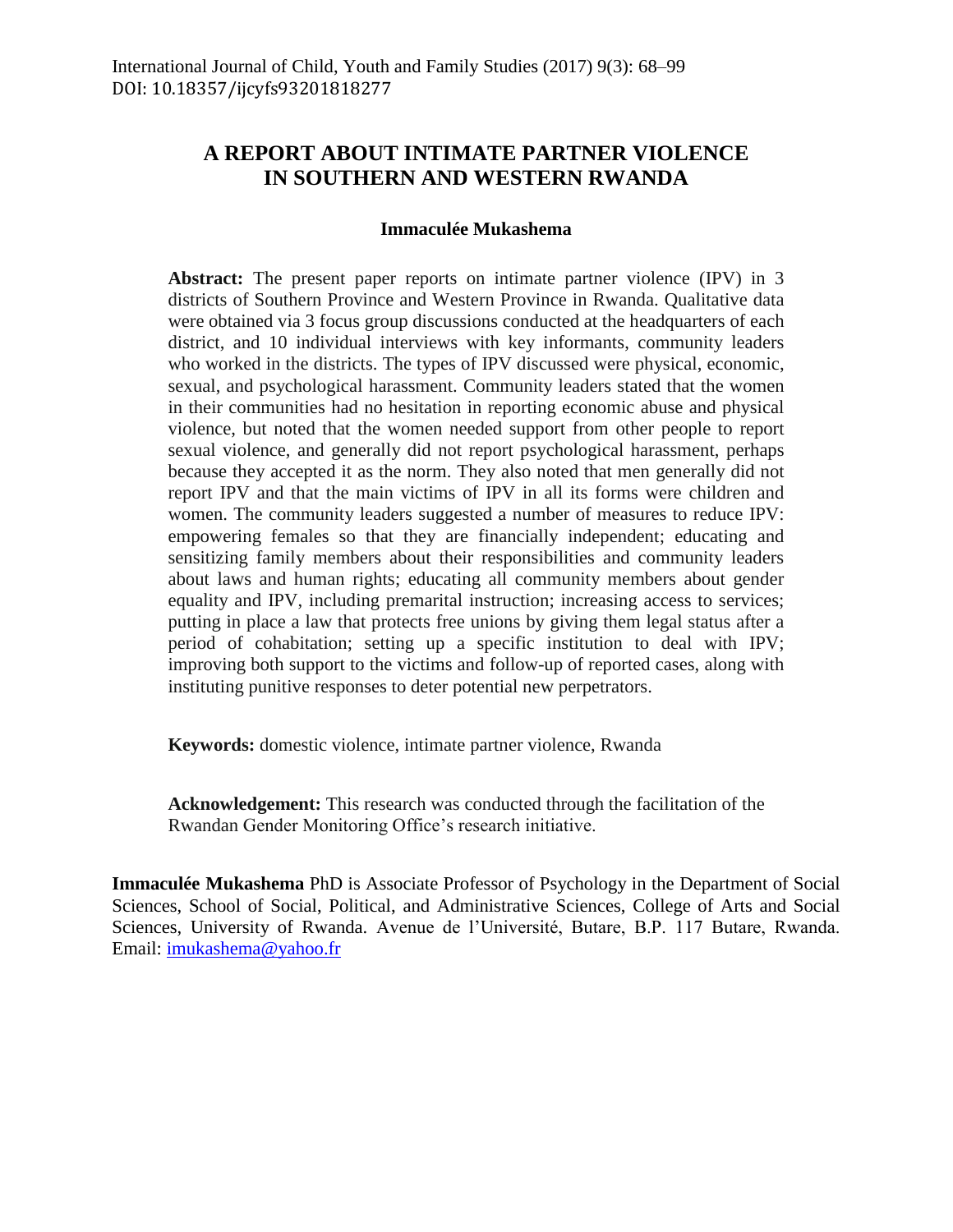Intimate partner violence (IPV), also referred to as domestic violence, denotes abusive behavior by either partner or both partners in an intimate relationship (Shipway, 2004). It is defined by the American Centers for Disease Control and Prevention (2015) as:

a serious, preventable public health problem that affects millions of Americans. The term "intimate partner violence" describes physical, sexual, or psychological harm by a current or former partner or spouse. This type of violence can occur among heterosexual or same-sex couples and does not require sexual intimacy.

IPV is a pervasive and devastating health and social problem that affects every population category in all nations (Bragg, 2003). Some cases end in the death of the victim by murder or suicide (Futures Without Violence, 2012; García-Moreno et al., 2013). The gravity of IPV's effects are recognized in the latest version of the Diagnostic and Statistical Manual of Mental Disorders, DSM-5, which recognizes marital conflict with violence as a new relational disorder, and thus identifies this behavior as pathological (American Psychiatric Association, 2013).

IPV violates the fundamental rights of its victims, and has been identified as a public health problem present in all societies (García-Moreno et al., 2013; Krug, Dahlberg, Mercy, Zwi, & Lozano, 2002). For example, the United Nations Office on Drugs and Crime (2013) reported that, in Japan:

in subsequent surveys in 2005 and 2008, over 10 per cent of married women and approximately 3 per cent of married men reported that they experienced either "physical assault", "mental harassment or frightening threats", or "sexual coercion" by their spouse on many occasions. More than one in five married women and approximately 15 per cent of married men reported having experienced spousal abuse on one or two occasions. (p. 56)

In France, as reported by Molinié (2016), one woman dies every 3 days under the blows of her companion, and one man dies at his spouse's hand every  $17.5 \text{ days}^1$ .

Rwanda has committed in the last two decades to dealing with IPV through legislation, policies, and strategies aimed at prevention and intervention. Attention is given to the full spectrum of IPV, including physical and economic violence, and also to the collateral damage inflicted on children: (a) a law "regarding matrimonial regimes, liberalities, and successions" (Republic of Rwanda, 1999); (b) a law determining the use and management of land (Republic of Rwanda, 2005); (c) a law on prevention and punishment of gender-based violence (Republic of Rwanda, 2008); (d) a law relating to the rights and protection of the child (Republic of Rwanda,

l

 $<sup>1</sup>$  Translated from French by the author.</sup>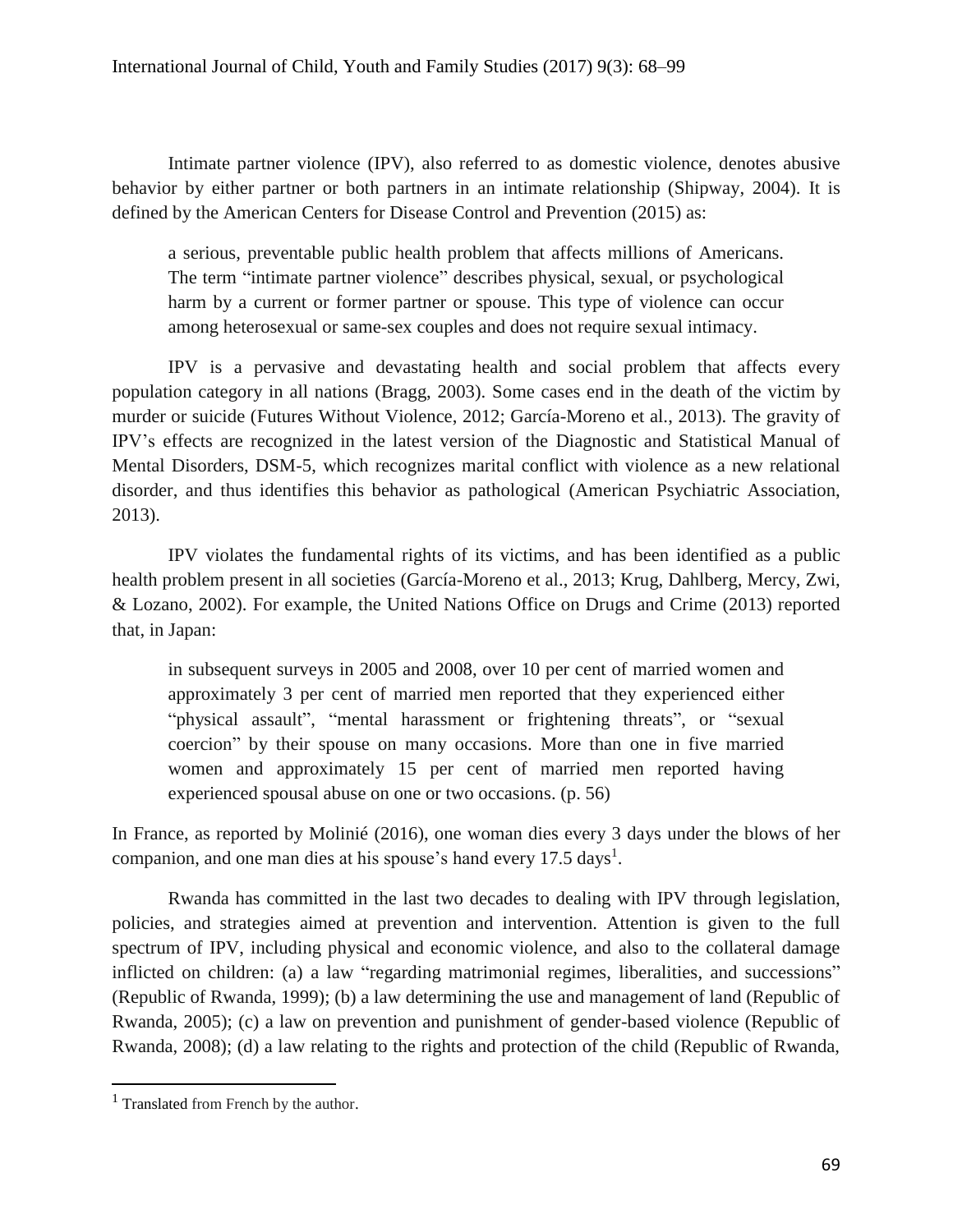2012); (e) a national policy against gender-based violence (Ministry of Gender and Family Promotion [MIGEPROF], 2011a); (f) a national policy for family promotion (MIGEPROF, 2005); and (g) a national strategic plan for 2011–2016 (MIGEPROF, 2011b). Rwanda's Ministry of Gender and Family Promotion deals with issues relating to the promotion of gender equality and family welfare, including prevention of IPV. Article 185 of the Constitution of the Republic of Rwanda established the Gender Monitoring Office (GMO) as an independent Rwandan public institution with responsibility for monitoring and supervising compliance with governmental measures that support ensuring gender equality (Republic of Rwanda, 2003).

However, despite the Rwandan government's orientation and commitment to the prevention of IPV, it remains a challenging issue (MIGEPROF, 2011a). Data generated by a survey conducted in 2010 show that more than 50% of female respondents reported that they had experienced IPV, while 38% of male respondents reported having committed IPV (Sleght & Kimonyo, 2010). As noted by Shipway (2004), conflict between spouses is often cited as a cause of IPV. In Rwanda, Mukashema and Sapsford (2013) have shown that IPV-related marital conflict rates are rising, as is the number of husbands who kill their wives and the number of wives who kill their husbands (MIGEPROF, 2011a). This rise in spousal homicides has been a cause of public alarm (Mukashema & Sapsford, 2013).

Among the existing studies that provide information about the conditions associated with IPV in Rwanda, some focus on violence against women, connecting it specifically to HIV infection among women (e.g., Kayibanda, Bitera, & Alary, 2012). Among other studies, Thomson, Bah, [Rubanzana,](https://www.ncbi.nlm.nih.gov/pubmed/?term=Rubanzana%20WG%5BAuthor%5D&cauthor=true&cauthor_uid=26511348) & Mutesa (2015), in examining the factors associated with physical or sexual IPV in Rwanda between 2005 and 2010, noted that in addition to the already occurring IPV-focused initiatives in the health and legal sectors, campaigns are needed to shift public perceptions towards deterrence; that is, towards ending IPV. These deterrence-focused campaigns are especially necessary given Umubyeyi, Persson, Mogren, & Krantz's (2016) finding that even if legislative measures have been instituted to protect women from abuse, many Rwandan women do not benefit from those efforts.

Additional studies investigated IPV specific to pregnant women in Rwanda (e.g., Ntaganira et al., 2008) and IPV toward women and its relationship to the mental health of victims and perpetrators (Verduin, Engelhard, Rutayisire, Stronks, & Scholte, 2012), while still others focused on the perspectives on IPV and marital conflict of psychologists, social workers, and medical professionals (e.g., Mukashema & Sapsford, 2013). Despite the ongoing investigations of IPV, scholarly reports that provide an overview of IPV in Rwanda are few; examples include the annual reports produced by the Canadian Centre for Justice Statistics (Sinha, 2012, 2013), and studies that examine the impacts of existing legislation and policies focused on IPV prevention at the community level (e.g., Picon et al., 2017). With community impact in mind, the study described here investigates the awareness of IPV among community leaders and examines their perspectives and points of view about what further steps should be taken to deal with IPV in Rwanda.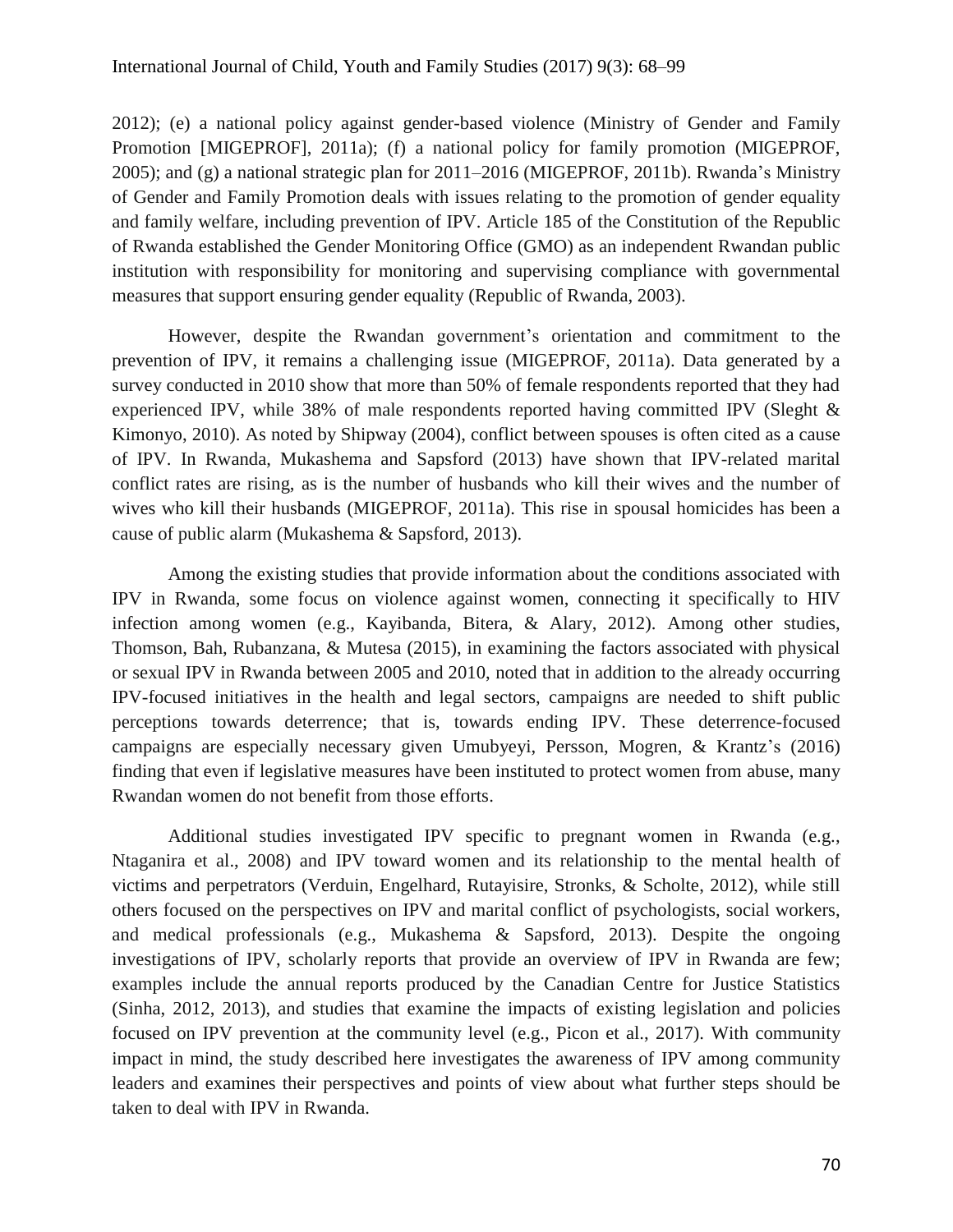### **Methods**

### *Participants*

 $\overline{a}$ 

The participants in the study who joined focus group discussions (FGDs) or provided individual interviews were local leaders and community-based workers who dealt with IPV, gender issues, and child protection and human rights affairs in their daily activities. The invitation to participate in the research was presented at the district level by the staff representative of the Ministry of Gender and Family Promotion who worked most closely with each prospective research participant; this approach helped by communicating official support for the study. Each focus group was composed of some of the following members at the district level: a representative of the Access to Justice Bureau; a representative of the National Women's Council; a community health worker; a staff member responsible for citizen registration; a land officer; a staff member in charge of good governance; people holding gender focal point positions; representatives of faith-based organizations and of the "guardian angels"<sup>2</sup>; a representative of *Haguruka* [Stand Up], a local nongovernmental organization offering legal support to vulnerable children and women; and a representative of *Pro-Femmes / Twese hamwe* [Pro-Women Together], which is an umbrella organization working for the advancement of women, peace, and development in Rwanda. Data were collected in the Nyamasheke District of Western Province, and in the Nyaruguru and Huye Districts of Southern Province.

Individual interviews with key informants were conducted with representatives of stakeholders of the GMO and other public and civil society organizations. Each of the following institutions was represented in the interviews: the Access to Justice Bureau, the National Public Prosecution Authority, the National Police, the National Women's Council, the National Human Rights Commission, faith-based organizations, community-based organizations, the GMO, and the Ministry of Gender and Family Promotion.

| <b>Place/District</b> | Males in FGD                                            | Females in FGD | Males in<br>interviews                                                 | Females in<br>interviews |
|-----------------------|---------------------------------------------------------|----------------|------------------------------------------------------------------------|--------------------------|
| <b>District A</b>     |                                                         | 3              | 3                                                                      |                          |
| <b>District B</b>     |                                                         | 4              |                                                                        |                          |
| District C            | 3                                                       | 3              | 3                                                                      | 2                        |
| <b>Total</b>          | 12                                                      | 10             | 8                                                                      | 3                        |
|                       | Total number of participants in<br>FGDs: $12 + 10 = 22$ |                | Total number of participants in<br>individual interviews: $8 + 3 = 11$ |                          |

Table 1 *Number of Participants in FGDs and in Individual Interviews*

<sup>&</sup>lt;sup>2</sup> In 2007 the Imbuto Foundation, chaired by the First Lady of Rwanda, Jeannette Kagame, initiated a network called *Malayika Murinzi* [Guardian Angels] in order to create a protective environment for children who do not have appropriate care by promoting adoption and foster care.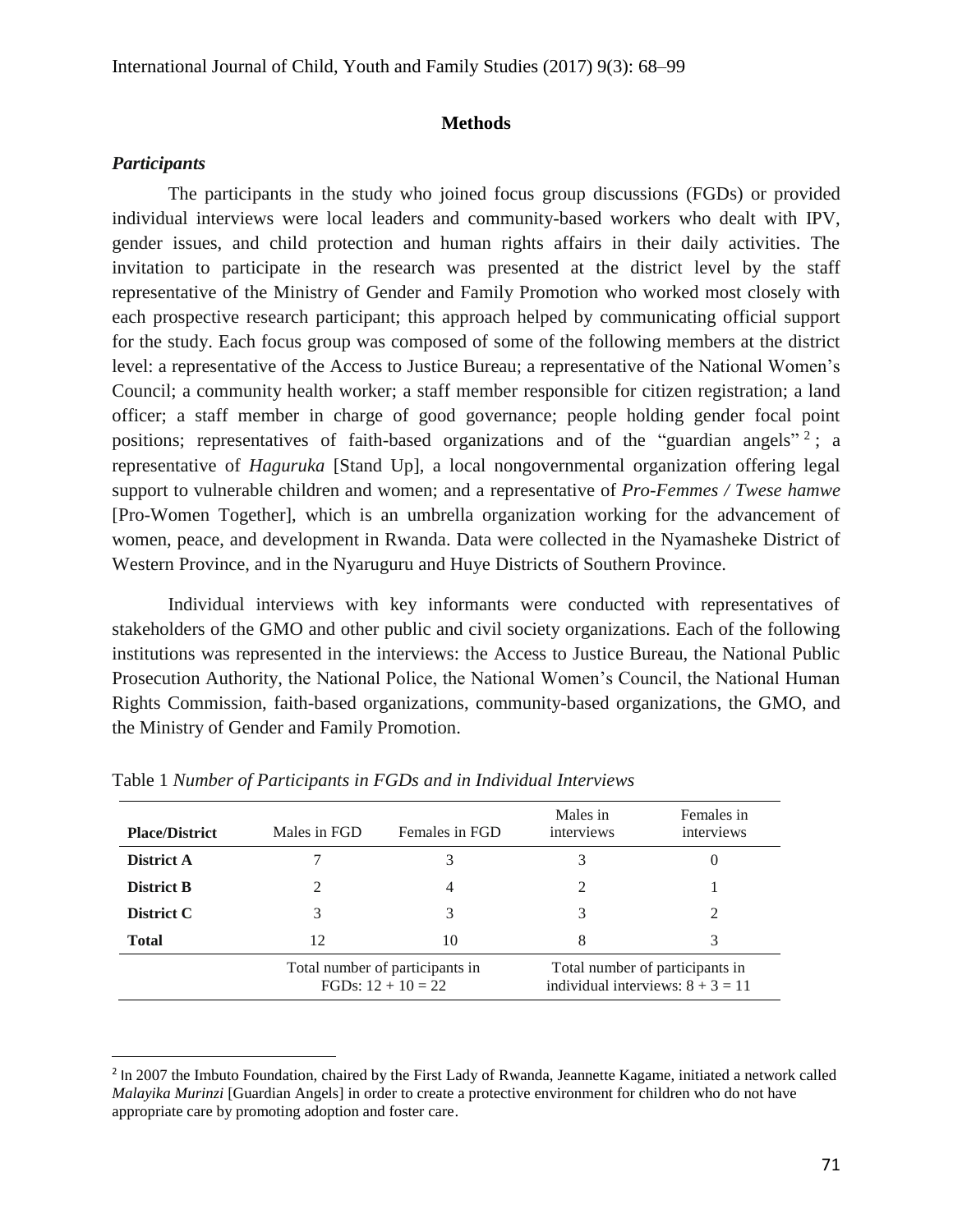### International Journal of Child, Youth and Family Studies (2017) 9(3): 68–99

A total of 22 people including 12 males and 10 females participated in the three FGDs. Eleven people including eight males and three females participated in 10 individual interviews. In one interview, two people working in the same office for prevention of IPV chose to participate together, as they wanted to complement each other in giving their views.

Districts were represented by letters A (Nyamasheke), B (Nyaruguru), and C (Huye) in the data presentation and in the discussion. As Table 1 shows, the gender distribution of the participants included more males than females (12 males and 8 females in the FGDs; 8 males and 3 females for the individual interviews). This reflects the actual gender distribution at the time of data collection among those occupying the roles in the areas of interest of the research: local leaders and community-based workers who dealt with IPV, gender issues, child protection, and human rights affairs in their daily activities, as well as representatives of stakeholders of the GMO and other public and civil society organizations.

### *Research Approach*

Data collection was conducted in May 2013. A moderator (the present author) and a notetaker (a research assistant) together conducted the three FGDs (one at the headquarters of each of the three districts) and the 10 individual interviews with key informants. The following questions were asked:

- 1. What is your understanding of intimate partner violence?
- 2. What are the different forms of intimate partner violence perpetrated in your district?
- 3. Are all cases of intimate partner violence reported?
- 4. What is the gender distribution of the victims? Who are the victims and perpetrators (men, women, or both)?
- 5. What strategies do you suggest should be put in place in order to combat intimate partner violence?

We developed interview guides relating to the research questions; these were used for both FGDs and individual interviews.

Ethical considerations of participation and confidentiality in research with human beings as participants were complied with. Participation was freely consented to and confidentiality was respected. Participants were not identifiable as research subjects in their workplaces because they participated in the study very much as part of their daily routine. From the outside a meeting with us looked like any other meeting, albeit somewhat longer so that we could cover the interview questions in our guide. To preserve confidentiality, participants' names were not mentioned in the collected data. FGDs and individual interviews were recorded with the permission of the participants. All the discussions were convivially conducted.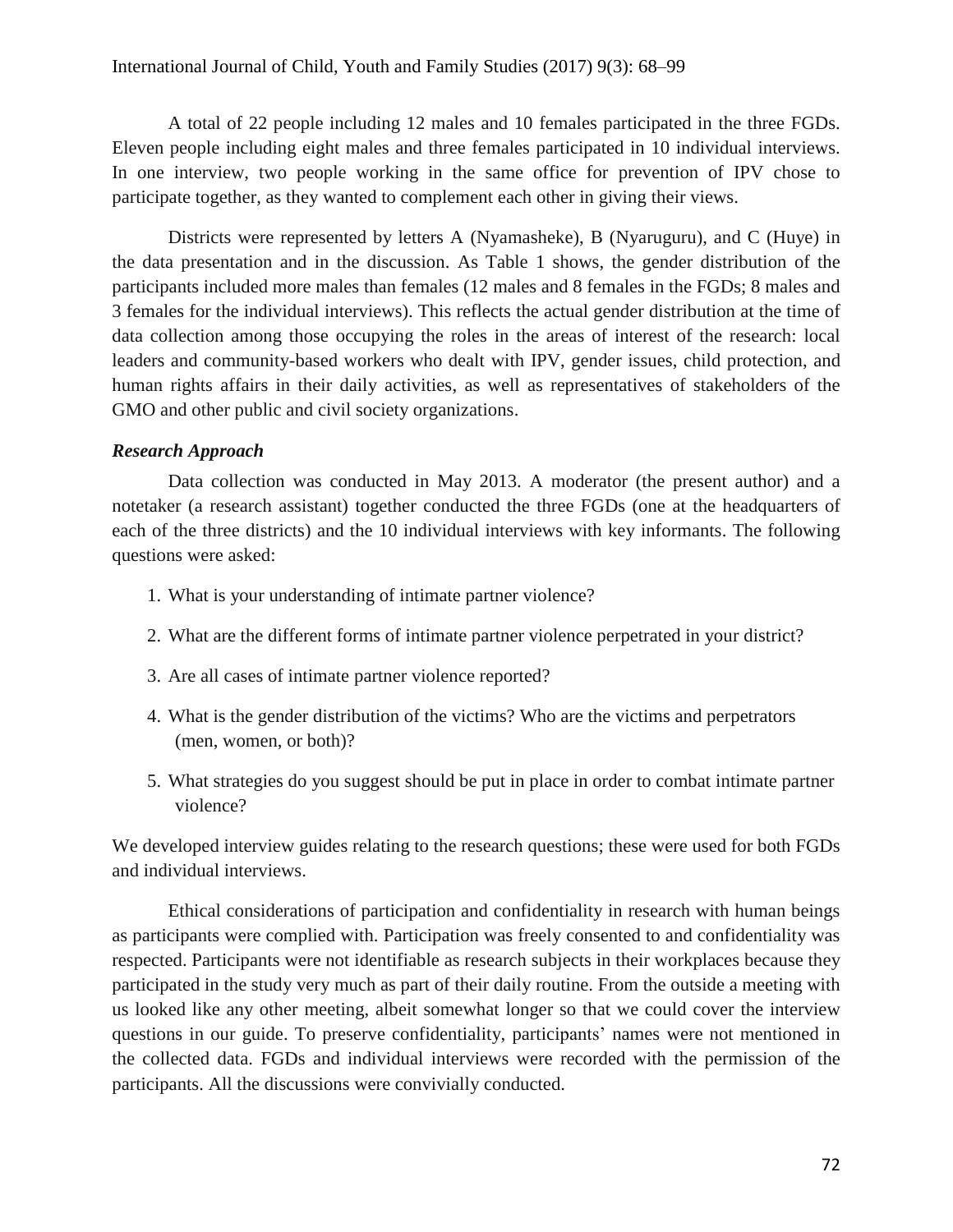### *Analysis Techniques*

The recoded data from the FGDs and individual interviews were transcribed and translated from Kinyarwanda into English. Thematic content analysis, a process for systematically examining text data using codes to facilitate retrieval of similar information across the data, was conducted (Miles & Huberman, 1994; Rubin & Rubin, 1995, 2005). First, the analysis considered the data from the FGDs separately from the data from the interviews. Throughout the analysis process, the location of the information given by the participants was recorded along with each of the identified themes and subthemes related to the research questions and objectives (Baribeau, 2009; L'Ecuyer, 1989, 1990; Duchesne & Haegel, 2005). Codes were compiled into subcategories, then compared, and combined into broader categories. Second, the analysis of the FGDs yielded themes and ideas corresponding to each question; these were grouped with similar themes and ideas for the same question from the individual interviews for use in the report presentation and discussion.

#### **Results and Discussion**

The results from the FGDs and the interviews are presented and discussed under the following categories: understanding of IPV; forms of IPV; extent of reporting of cases; the gender distribution of both victims and perpetrators (men, women, or both); and suggested strategies to combat IPV. For each category, data from the FGDs are reported first, followed by data from interviews.

#### *Understanding of IPV*

In both FGDs and interviews, participants spoke about their understanding of IPV. For them, IPV was an act of violence conducted by one spouse against the other, an act that inflicted harm and deprived the victimized spouse of their human rights.

For me, intimate partner violence is when either spouse, husband or wife, is deprived of his or her rights by the other. (FGD in C, female)

I think it is any act done by someone to harm his or her partner. (FGD in A, male)

I understand this as an act of depriving one's partner of his or her rights, it is harming one's spouse. (FGD in B, male)

For me, it is violence committed against a partner, a man against his wife and vice versa. (interview in A, male)

For me, it is a violence committed in violating the rights of a person against his intimate partner. (interview in C, male)

It is a violation of the rights of the woman or of the man, but the definition must be consulted in accordance with the law. (interview in C, female)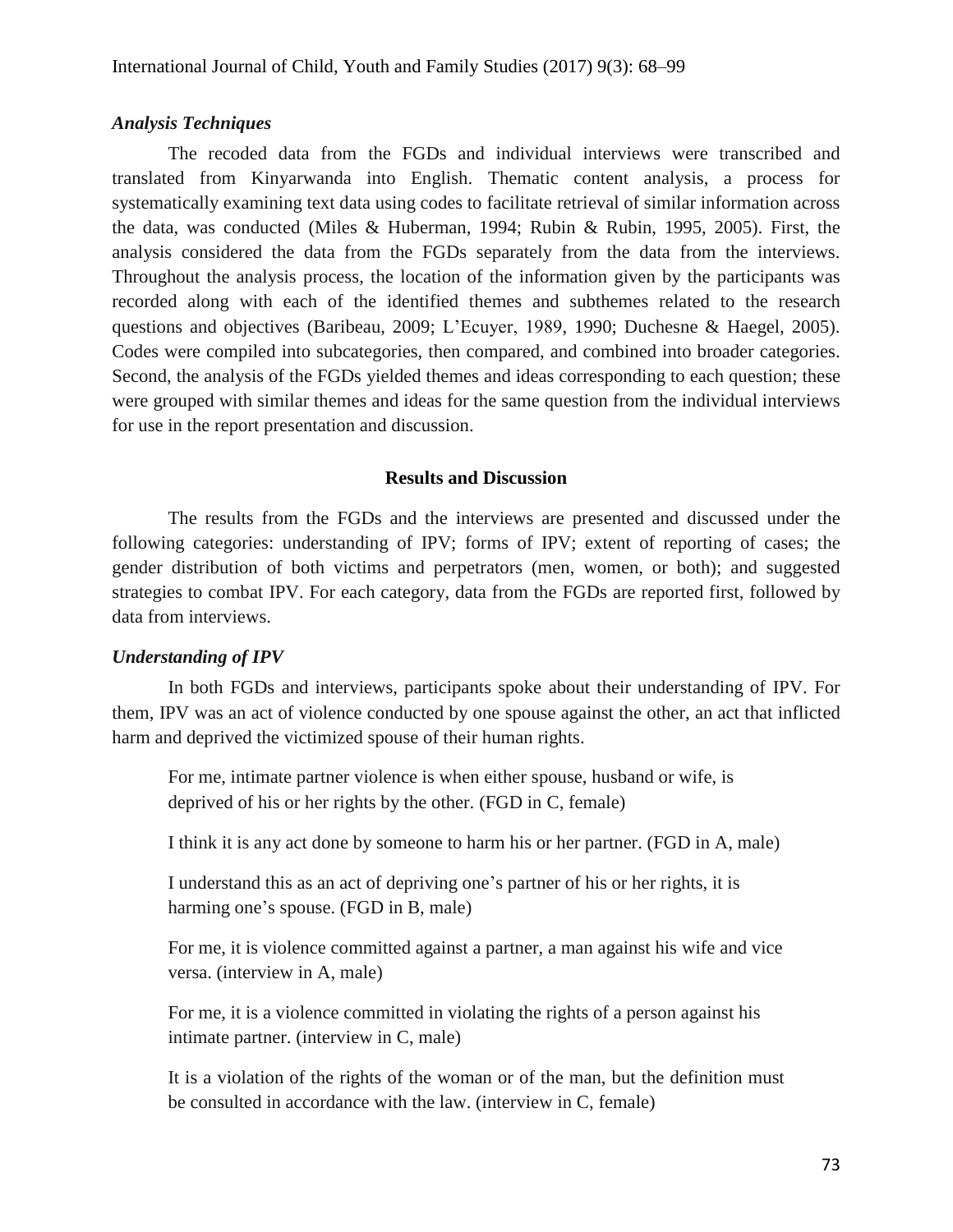The participants' understanding of IPV fits with the WHO definition, which states that IPV "violates the fundamental rights of the victims" (García-Moreno et al., 2013; Krug et al., 2002).

## *Forms of IPV*

**Physical violence**: Physical harm — beating and in other ways harming the body — of one partner by the other was identified by participants as a type of IPV present in Rwanda.

There are perpetrators who beat their victims, mainly the wives, and harm their body. Beating or harming the body is intimate partner violence. (FGD in B, male)

There are times when the husband beats his wife and hurts her so that she has to go to the hospital. (FGD in B, female)

To all the other types of violence cited discussed so far, I would add another type which is to harm the body, such as burning the body of one's spouse or other action to physically harm the body. (FGD in C, female)

Physical IPV is not specific to Rwanda; previous studies have included physical violence as a category of IPV in other countries as well (Ganley & Schechter, 1996; Krug et al., 2002). Rwanda National Police released a report indicating that in 2016, out of all reported cases of battered intimate partners, 254 were women beaten by their husbands, while 52 were men beaten by their wives (IGIHE, 2017). In the two-year period from 2009 to 2010, 818 women were battered by their husbands and 188 men were battered by their wives (MIGEPROF, 2011a, 2011b). From 2012 to 2013, 25 men and 67 women were killed by their spouses<sup>3</sup>.

The numbers above show that battering of intimate partners seems to be decreasing. However, it is not known, and will not be easy to determine, whether this is a true decrease in battering or is only due to decreased reporting.

**Economic violence:** Participants identified several kinds of economic IPV, such as: nonagreement between intimate partners on the uses of economic goods, lack of access to family income by one of the intimate partners, and the exclusive management or use of shared property by one of the intimate partners (usually the man).

Spouses' disagreements on the uses of the economic goods they have in common often lead to constant harassment of one by the other. (FGD in A, male)

The two spouses can be both civil servants and earning wages, but the husband puts himself in a position of being the head of everything, to the point where the woman, even to be able to buy salt or sanitary napkins, has to beg for it from her

l <sup>3</sup> <http://www.newtimes.co.rw/section/article/2014-12-11/183917/>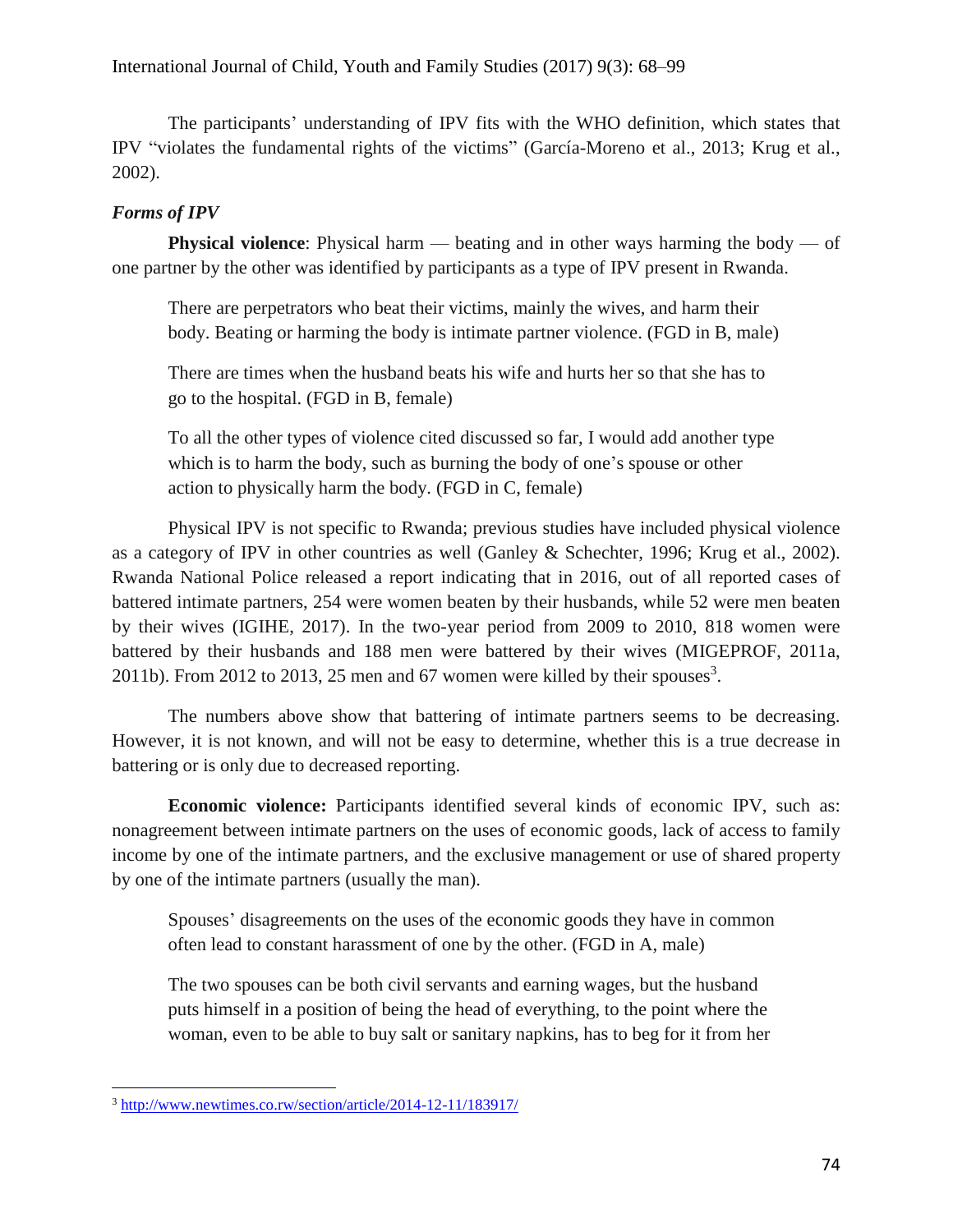husband. The two partners are entitled to their wages, but the woman finds herself in a position of dependency. (FGD in B, female)

Often women work very hard for the economic production, but the outcome of their efforts is not managed equitably by both men and women. The woman is not entitled to know the financial proceeds from the sale of their common goods. Even to have access to the property to be mortgaged can be impossible even though that property was acquired by both of them. (FGD in B, female)

There are partners (mostly women) who do not have access to family income and property. Thus, the lack of access to family income and to property is an intimate partner violence. (interview in A, male)

Apart from the cases that we receive here, from information we have seen on television, we realize that in the countryside, women are the victims, they have no wage labor and the conflicts and violence taking place there are mainly related to economic affairs. (interview in C, female)

The intimate partner violence is mainly based on economic aspects. Men are perpetrators against their wives and women are perpetrators against their husbands. About 99.9% of the complaints we receive in our daily activities are economic, especially land-related. (interview in B, male)

Previous studies agreed that issues related to economic exclusion, such as economic coercion of one partner by the other, are a type of IPV (Ganley & Schechter, 1996; Bragg, 2003; García-Moreno et al., 2013). Systematic gender inequality in Africa is often reinforced by cultural traditions that place men in the role of head of household in charge of family finances and decisions (Bowman, 2003).

**Killing of intimate partner:** Participants in this study were aware that some people are killed by their intimate partners. Such a death seems to be understood as a catastrophic human behavior toward the intimate partner, going beyond the other physical aspects of IPV because it makes an end to the victim's life.

Physical violence can end in the murder of one of the intimate partners, the man killing the woman or the woman killing the husband. (FGD in A, male)

Death due to killing is an intimate partner violence; there are victims who are killed, murdered by their intimate partners, killers are mainly men. (FGD in C, male)

Murder of intimate partners is seen as a new phenomenon in Rwanda. According to a report released by the Rwanda National Police (IGIHE, 2017), 45 women and 19 men were killed by their spouses in 2016. In 2011, 121 women were murdered by their husbands, and 91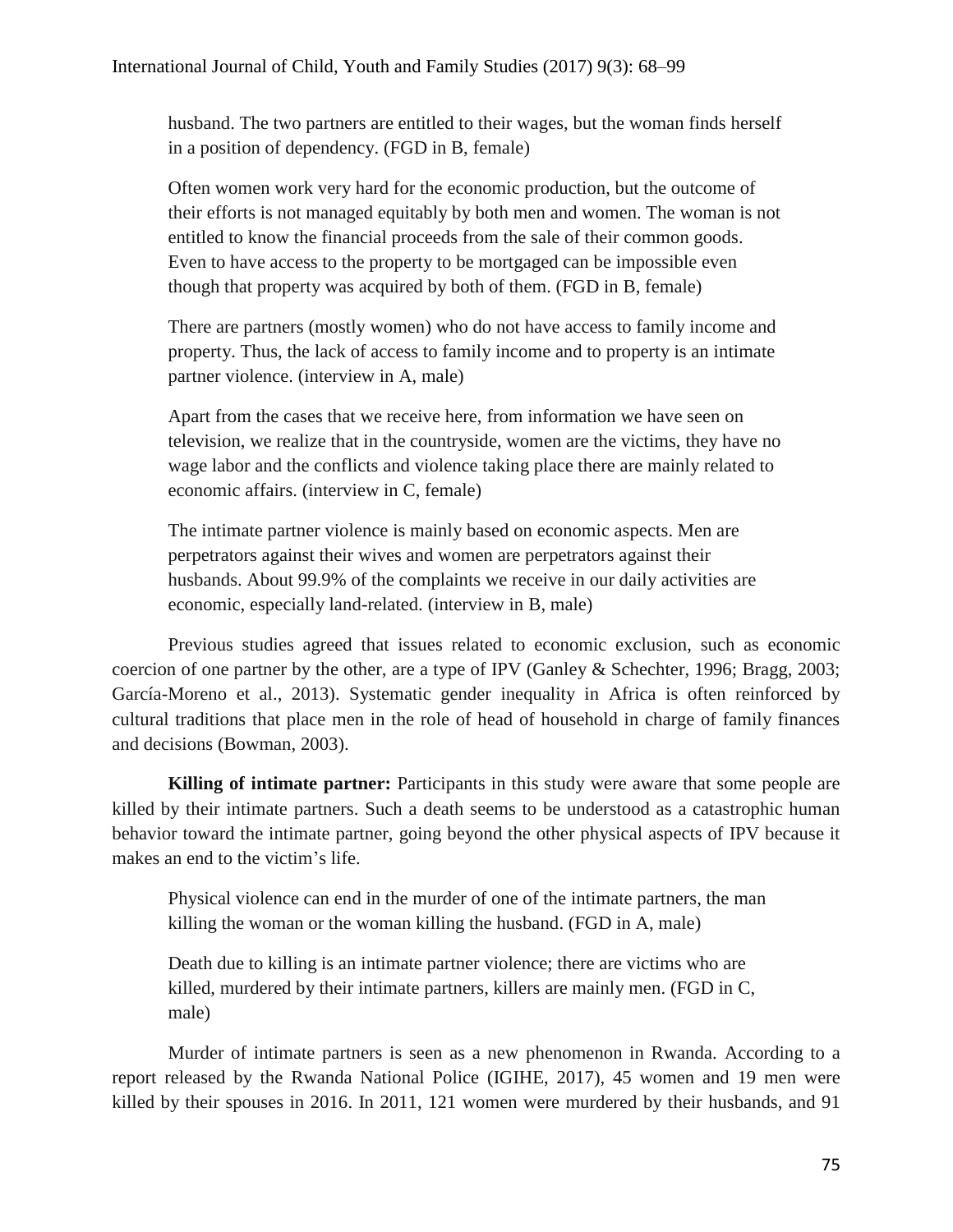men were murdered by their wives (MIGEPROF, 2011a, 2011b). These numbers appear to be not especially high given the Rwandan population of 12,085,195, although one might argue that even a single such case is too many. The murder of one intimate partner by the other is a serious problem not just in Rwanda but around the world (Molinié, 2016; United Nations Office on Drugs and Crime, 2013).

The World Health Organization (WHO) identifies IPV as an epidemic — one that can be fatal. Thirty-eight percent of all murdered women were killed by their intimate partners (García-Moreno et al., 2013). There are as yet no studies showing clearly the reasons for intimate partner killings in Rwanda. Rubanzana, Ntaganira, Freeman, and Hedt-Gauthier (2015) conducted a study of risk factors for homicide victimization in post-genocide Rwanda. They state that homicide victims tend to be relatively young and that the proportion of female victims is one of the highest in the world (Rubanzana et al., 2015). These authors argue that even in the context of residual effects from a mass genocide, homicide victimization risk factors are not unique to Rwanda. Thus, further research on the factors contributing to killings as one type of IPV in Rwanda would be of great interest.

**Sexual violence and sexual forcing:** Participants described several forms of sexual violence, mainly involving men who forced their female partners into unwanted sexual relations. The participants regarded this as a form of rape, with consequences such as injury to the sexual body areas of the victim. Some spoke of men who felt that their payment of a dowry to the wives' families justified their making use of their wives' bodies as and when they saw fit, even when the women were not physically or psychologically ready. In Rwanda, 22% of women in the reproductive age range reported ever experiencing sexual violence (National Institute of Statistics of Rwanda, Ministry of Health, and ICF International, 2012, p. xxiv).

When there is a disagreement on sexual practices between spouses, or forcing, generally by men, in unwanted sexual relations, rape, harm on the sexual body parts — that is intimate partner violence. (FGD in B, male)

There are spouses who do not communicate before intercourse, which ends up creating conflict between the spouses. The husband can tell his wife that as he gave the dowry to have it, he can dispose of his wife's body as and when he … wants. ( FGD in A, male)

The husband may think that he is the chief or master of sexual relations with his wife, that he is the one who has the say over it, and that the woman must show submission whenever the husband feels like it. Whether the woman feels like it or not, her husband's wishes become an imperative to be followed and complied with. (FGD in B, female)

In my routine activities, I learn that there are some men who practise unusual and harmful sexual relations. This happens after those men have learned different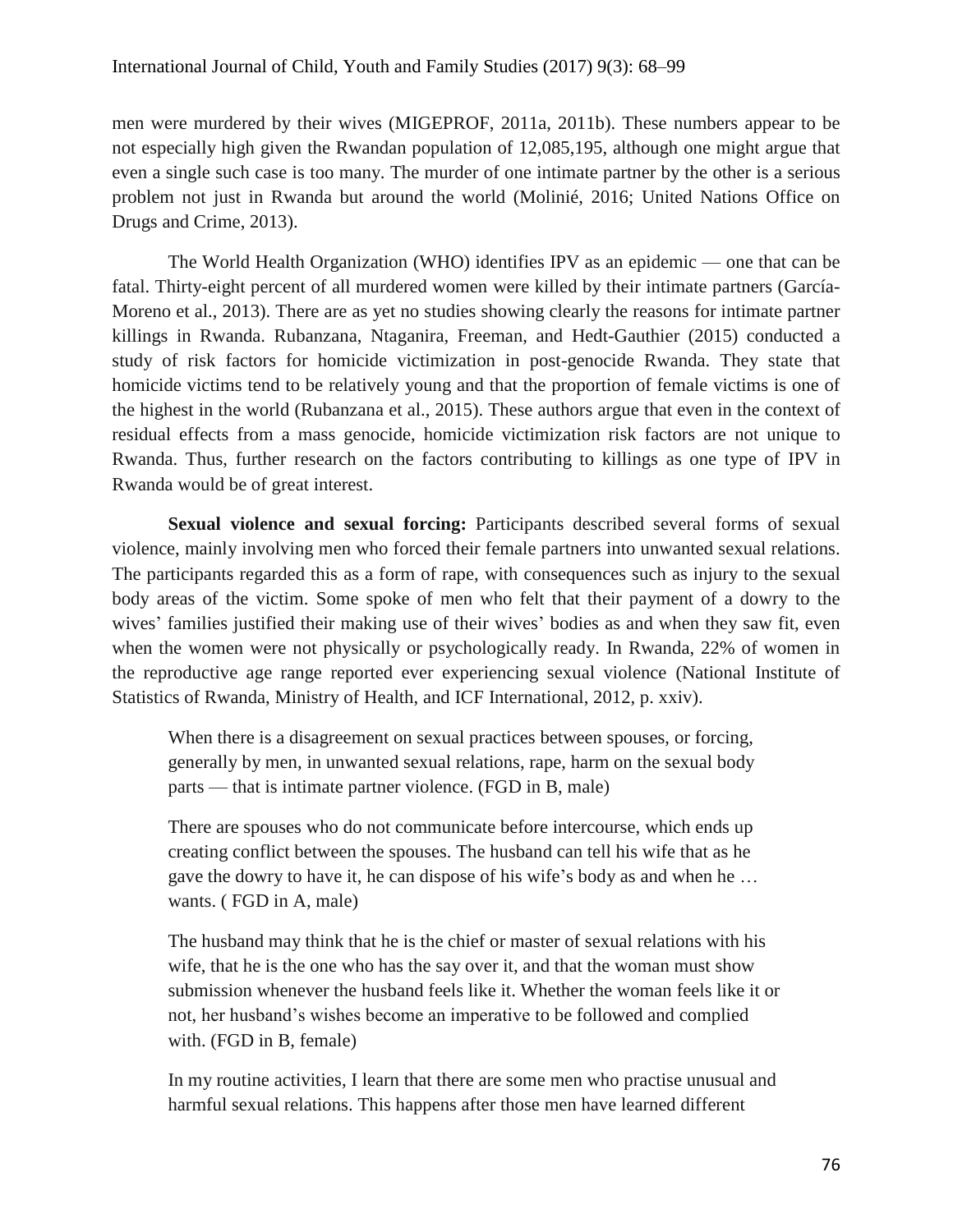unusual sexual practices from outside, such as in prison, and want to practise what has been acquired on their wives. Negatively surprised, the victim comes to me telling that she wants to leave her partner because he has changed. (FGD in B, female)

There are participants who spoke of men going beyond the traditions and laws that placed them at the "head of the household" to thinking that they were the master in all aspects of life, including sexual relations.

Men go beyond the traditional law that gave to them the right to be called the [head of the household] and use it in forcing sexually their wives while these wives are not in normal conditions, either they are tired or sick and then they are not in a situation to agree to sexual relations. (interview in A, male)

On this point of heading the household, it is encouraging to note that a new household management scheme was recently put in place in Rwanda. It specifies that spouses jointly provide management including moral and material support to the household, and also provide for its maintenance (Republic of Rwanda, 2016). As the public become familiar with this law, it may contribute to a change in the mindset of men with regard to the power relation between them and their intimate partners.

**Psychological and spiritual violence:** Participants identified different types of psychological IPV, including harassment, degrading language, putting the victim in a position of suffering, lack of care towards a partner, forcing adherence to a set of spiritual practices, obliging a female partner to wait without sleep for the male's return until late at night, irresponsibility in supporting wives in domestic activities, polygamy, and harassing of wives because of the sex of the baby she gives birth to. On the other side, however, some participants felt that women who indulge in activities such as watching movies rather than taking care of their husbands should be considered when discussing IPV.

Conjugal harassment may consist of degrading language or other action directed at the psychological suffering of the victim. There are victims of harassment who sleep outside the house, and the next day they go about their activities like everything is okay, nothing bad happened to them, they do not report officially, but only talk about it among them as ladies. (FGD in B, female)

There is absence of care toward men by women spending lot of time in the night watching series films on television while the husband is waiting for her in the bedroom very late in the night. (FGD in C, male)

There are husbands who harass wives because of giving birth to only one sex. (FGD in B, male)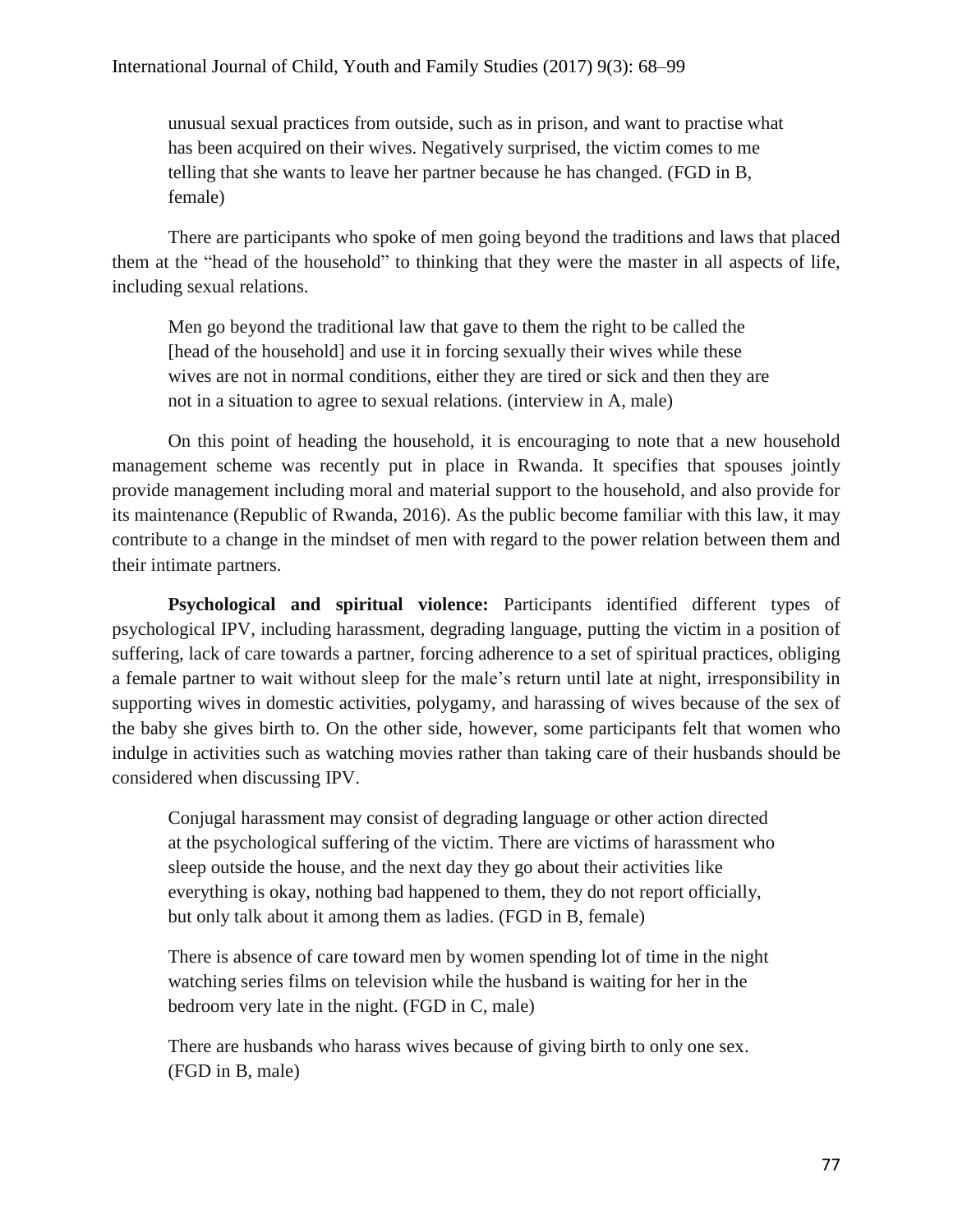Can you imagine? I know an unfortunate case of intellectual spouses .… imagine that one is a lawyer who knows the laws, his wife is an economist. Do you know what they have for disagreement? This is because the woman bears only daughters! So, if an intellectual can say this how do you think that will be the situation for the people of the countryside, who are not intellectuals? … I asked the following question to this man: Do you know that it is the man who gives the sex of the child, do not you know that at least through the books? He did not answer my question, he kept silent, now they are separated when they had three girls together! (FGD in C, male)

We see intimate partner violence on faith where the husband forces his wife to be in his faith orientation. For example, two people may marry but have different religions. After marriage, the husband may forcibly require his wife to join him in his own belief church. (FGD in B, male)

There are men who, when they are outside the home during the night, oblige their wives to wait for them until they come. The wives are obliged by their husbands to wait for them and are not allowed to sleep before the husband comes even if it is very late in the night . To me that is a type of intimate partner violence. (interview in C, female)

There are irresponsible spouses, especially men, who do not take care of nor support their wives in domestic activities. (interview in A, male)

Not helping women with the household chores is a form of intimate partner violence. (interview in B, male)

Polygamy is a great problem that ends sometimes in the abandonment of one spouse — the previous one — for another. Such a situation happens especially when a spouse wants to be with another partner who seems to be richer than the previous partner. (interview in A, male)

Psychological and spiritual violence are unhealthy, and amount to a public health problem. The WHO (Krug et al., 2002) includes psychological harm as a category of IPV.

### *Extent of Reporting of Cases of IPV*

**Reporting in terms of the gender of the victim of IPV:** Women are said to report incidents of IPV much more often than men do. As one participant stated:

In terms of gender reporting, women are the main victims who report about intimate partner violence and the CNF [National Women's Council] helps in this. Men do not, maybe because of culture — they do not want to let it be known that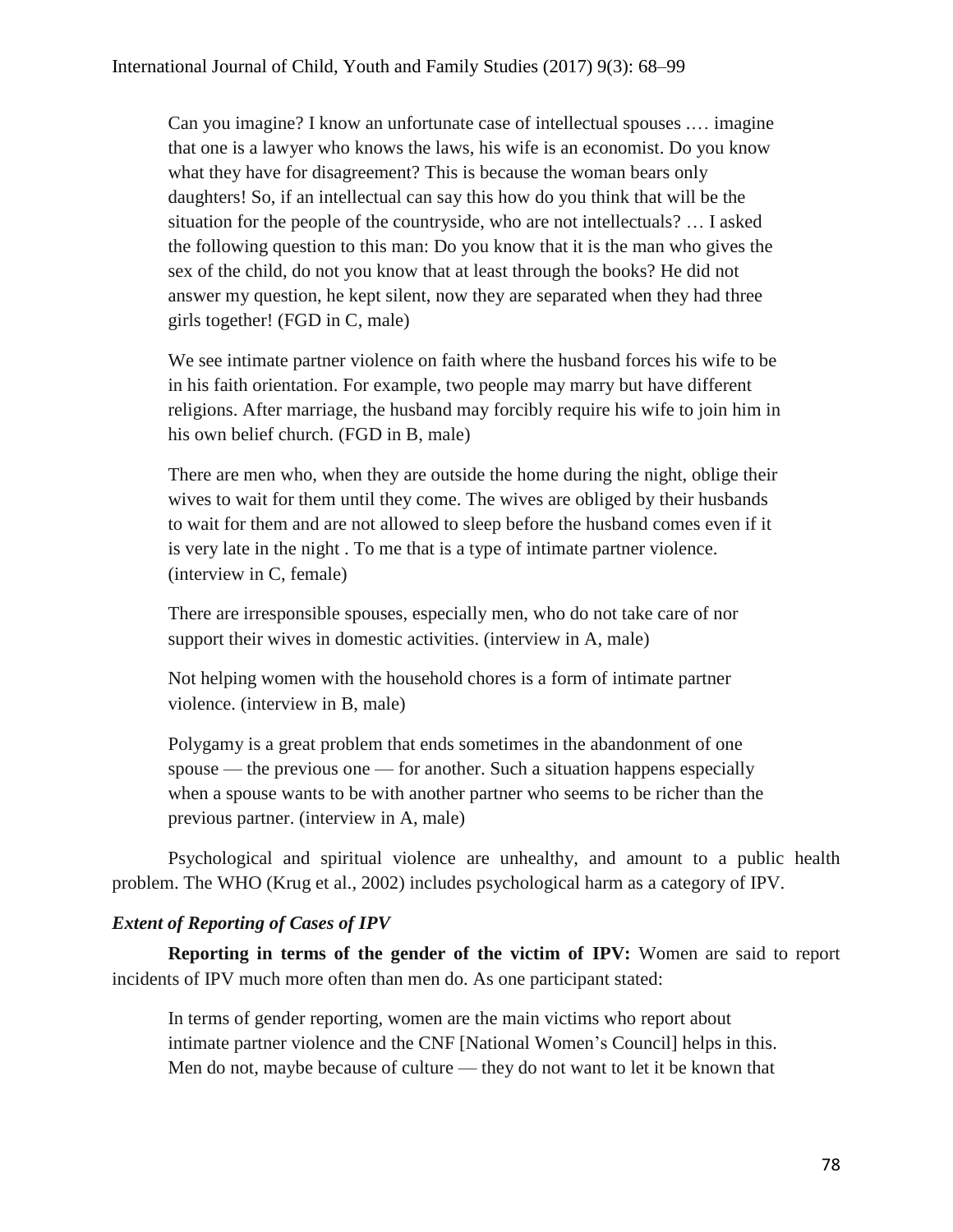they are victims of their partners. They do not want to be seen as victims of females. (FGD in A, female)

**Reporting in terms of the type of IPV:** IPV is not always reported as soon as it happens. Often, the victim herself is not able to report her own case; rather, the help of someone who can advocate for the victim is required. The psychological suffering of the victim is not disclosed unless it has resulted in physical consequences. Unlike psychological violence, economic violence is generally reported by the victims, and these are again mainly women.

Especially when it is a case of sexual intimate partner violence, female victims are the ones who report their cases. But note also that, even so, women do it only when the situation has already become intolerable. Intimate partner violence cases are not automatically reported; they are not reported as soon as they happen. (FGD in A, male)

When it comes to types of intimate partner violence, sexual violence is not systematically reported. When it is a sexual intimate partner violence, victims start by telling it to a confidante. Then this confidante may advise the victim to report to the  $MAJ<sup>4</sup>$  or to police. The victim can't take the initiative of reporting his or her own case: this needs the help of CNF or of anyone who can help in doing advocacy for the victim about the violence faced. (FGD in A, male)

Intimate partner harassment, which may consist of degrading language or other action aimed at the psychological suffering of the victim, is not disclosed, it is not put out, it is not reported. This type of intimate partner violence becomes known only in the case of extreme physical consequences — of injury or death of the victim … there are those who are victims of harassment who do not tell the authorities, there are some who are forced to sleep outside the house; the next day they go to their activities as if nothing had happened. (FGD in B, female)

The harassment between intimate partners that may be of the man against his wife or wife against her husband is not said — it is not reported. This is different from when the cases are related to economic violence. Women who are the main victims of economic violence now know that they can be assisted if, for example, the husband has unilaterally sold an economic good, the victim goes to the authority and denounces the husband's action and asks for advice on the procedure to follow for this violence to be resolved. (FGD in B, male)

I feel it is hard. I, who live in the countryside, I see that the situation is complicated for the woman who lives there in the countryside. The woman who

 $\overline{a}$ 

<sup>4</sup> MAJ means (in French) *Maison d'Accès à la Justice* [House of Access to Justice]; it is a service whereby people are freely assisted with legal services.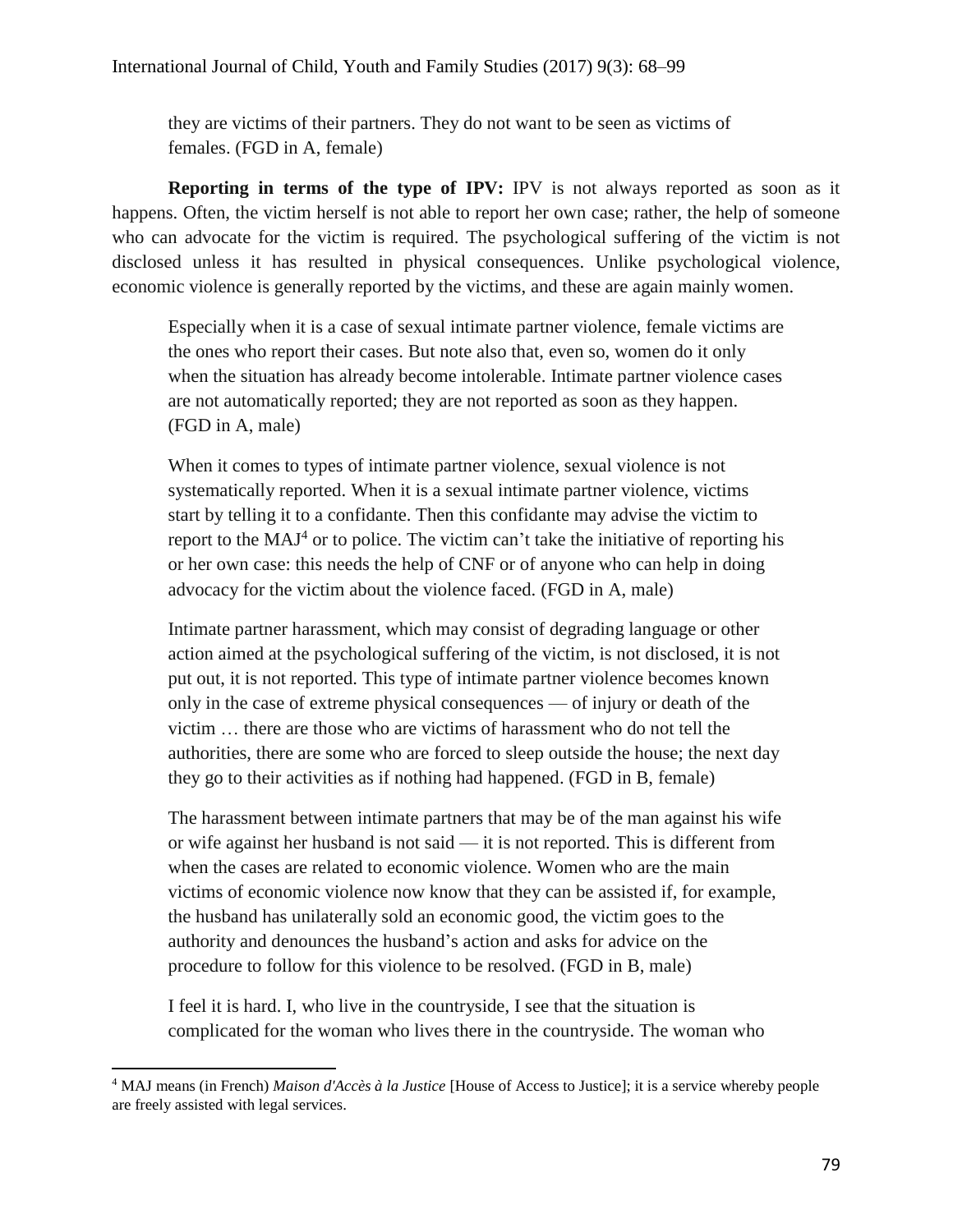lives in the countryside has a baby on her back, sometimes she is even pregnant, she went to the field with her husband if she is lucky enough to be accompanied by him for the work. Being back at a house, the husband asks the woman for food while they have both just arrived at home, having been working together in the field for agricultural activities.… Even if the husband beats her, she must be silent, she must not denounce her husband, for fear of not being able to escape. She thinks that if her husband sends her away, she will not have a place to go, especially since even her own parents, especially her mother, informs her that this is how marital life works, that the difficult situation must be kept as it happens. So she lives in that situation … the woman who lives in the countryside suffers, especially from economic violence. She works a lot for conjugal production, but her share of the product of her work is limited. (FGD in B, female)

Not all cases report themselves, many of the victims keep silent about intimate partner violence because the culture tells them that it is normal to live in such a situation of being violated by their husbands. Because of the influence of culture, many cases are not said, many keep silent because they say: "*niko zubakwa* [that's how homes work]"! (FGD in C, male)

Cases of intimate partner violence we are aware of in our hospital services are those which ended in physical violence, or in transmissible diseases; they are generally sent to us by the police. (interview in A, male)

**Other factors inhibiting the reporting of IPV:** Other factors that may keep a victim from reporting IPV are the psychosocial environment, intimidation of the victim, and the insufficient quality of the client care received from the people who handle reports of IPV, especially the lack of normal follow-up on the reported cases.

Reporting intimate partner violence is a very delicate situation. The administration is making efforts against intimate partner violence, but the result is not tangible. The victims are intimidated by the perpetrators who tell them that if they denounce them, they will kill them. Thus, the victims look at the consequences that they incur when denouncing the violence of which they are victims and choose to not report. (FGD in C, male)

The way victims are helped may discourage other victims from telling about their case. There are people who receive the victims in bad ways which are not in accordance with the situation of the intimate partner violence. (FGD in C, female)

Reporting intimate partner violence also depends on how those who state their cases are accompanied, helped. I think there are problems here. I will give you an example. I once accompanied a woman who had been dangerously beaten by her intimate partner. When the victim arrived at the police station, a woman who was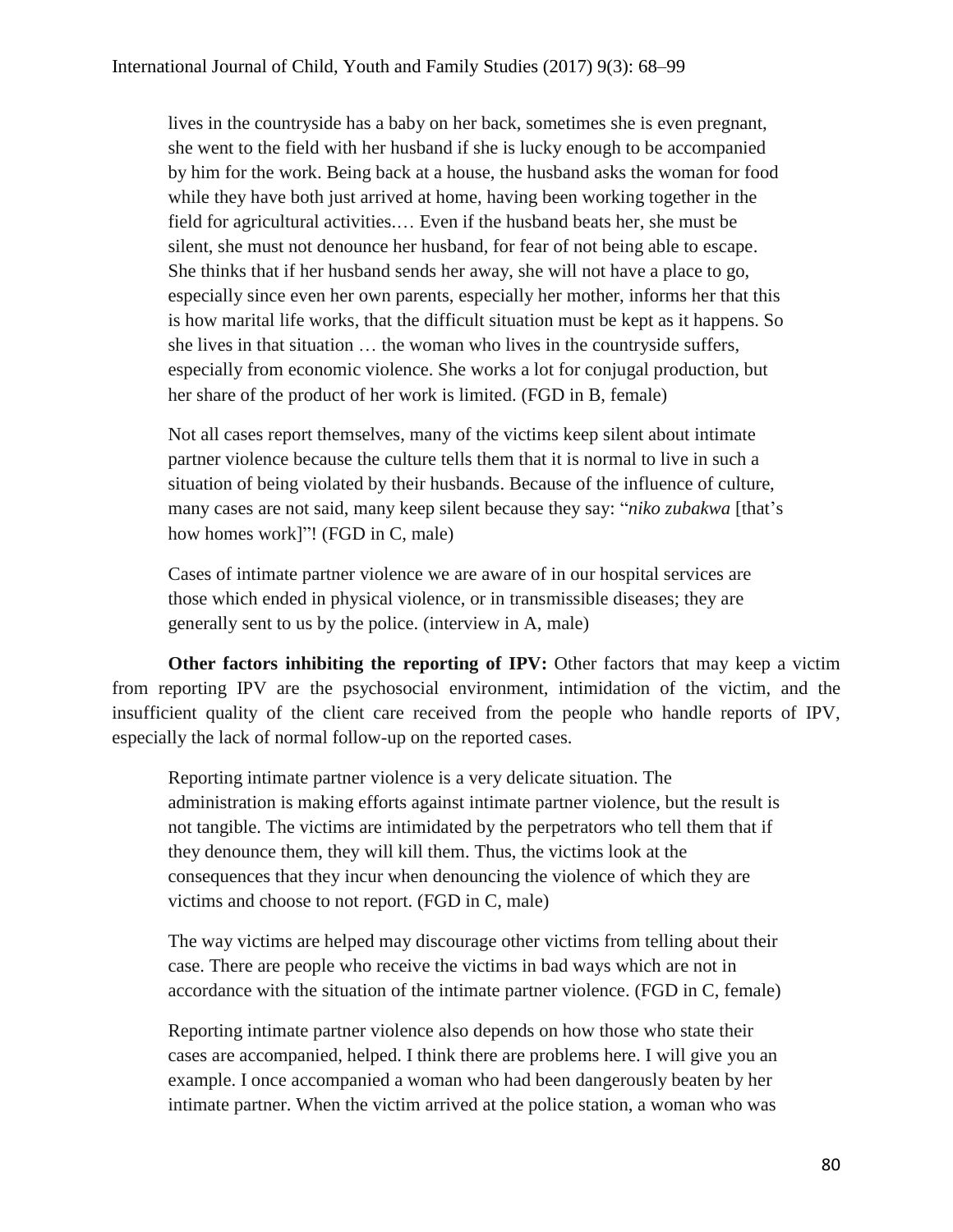also at the police station at that time and who knew the victim said, "But why is this woman rushing to report the violence she is suffering from when she is not married legally with the man?" The police officer, who heard the reaction of that woman, took that opportunity to ask the victim, "Madam, are you not married legally?", and the victim replied that she was not. So the policeman said, "Well, be beaten to die, you whore!" … Imagine the situation that had just been created, and that mother who had just been called a whore rather than being assisted on the acts of violence.… Fortunately the commander arrived at that moment and, observing the victim, he sympathized, and the situation became more or less relaxed.… The way in which the victims are helped is problematic: Rwandans in general think that women can be beaten by their partners. (FGD in C, female)

There are also times when repeated acts of violence take place and the local authority who receives repeated complaints from the same victim comes to have had enough, and can say to the victim, "But we help you and you do not stop your violence." This seems as if the situation of violence does not finally have definitive solutions and it is probably discouraging for the victim. (FGD in C, male)

We lack sometimes a model in the handling of intimate partner violence cases. Sometimes, you report the case of violence at the administrative sector level, but sometimes the person you're addressing yourself to does the same thing: he lives in the intimate partner violence situation. What help can that person bring? I do have a proposal: The counselors should be numerous because everyone is sick … the reactions we see today shown on children, on men, on women … They missed psychosociological assistance, they missed having someone to listen to them, and their situations degenerated. Permanent counseling is needed. (FGD in C, female)

Adequate support and follow up of reported cases and support to victims is an issue. That is what I observe and it grieves me much. Follow-up of cases: reported cases have no appropriate follow-up system. I do not know if this is because there are no consequences against the authority that does not take appropriate action on the case that is reported. I do not know whether this is due to the fact that he is not a model, or that he does not care about this case, or the fact that it may be due to the lack of knowledge about intimate partner violence. There are reported cases that are not treated, but are classified by the one who should follow it up.… There is no follow-up system that I know of. I am now in my third term as women's representative … but I do not know any follow-up system. For example, one [official] can receive a case: he promises that this problem will be followed up and that stops there, nothing else is done after there. At one point after, we hear that a victim has just been killed, or a girl has just thrown her baby in the toilet; there are many reactions when cases of intimate partner violence are not followed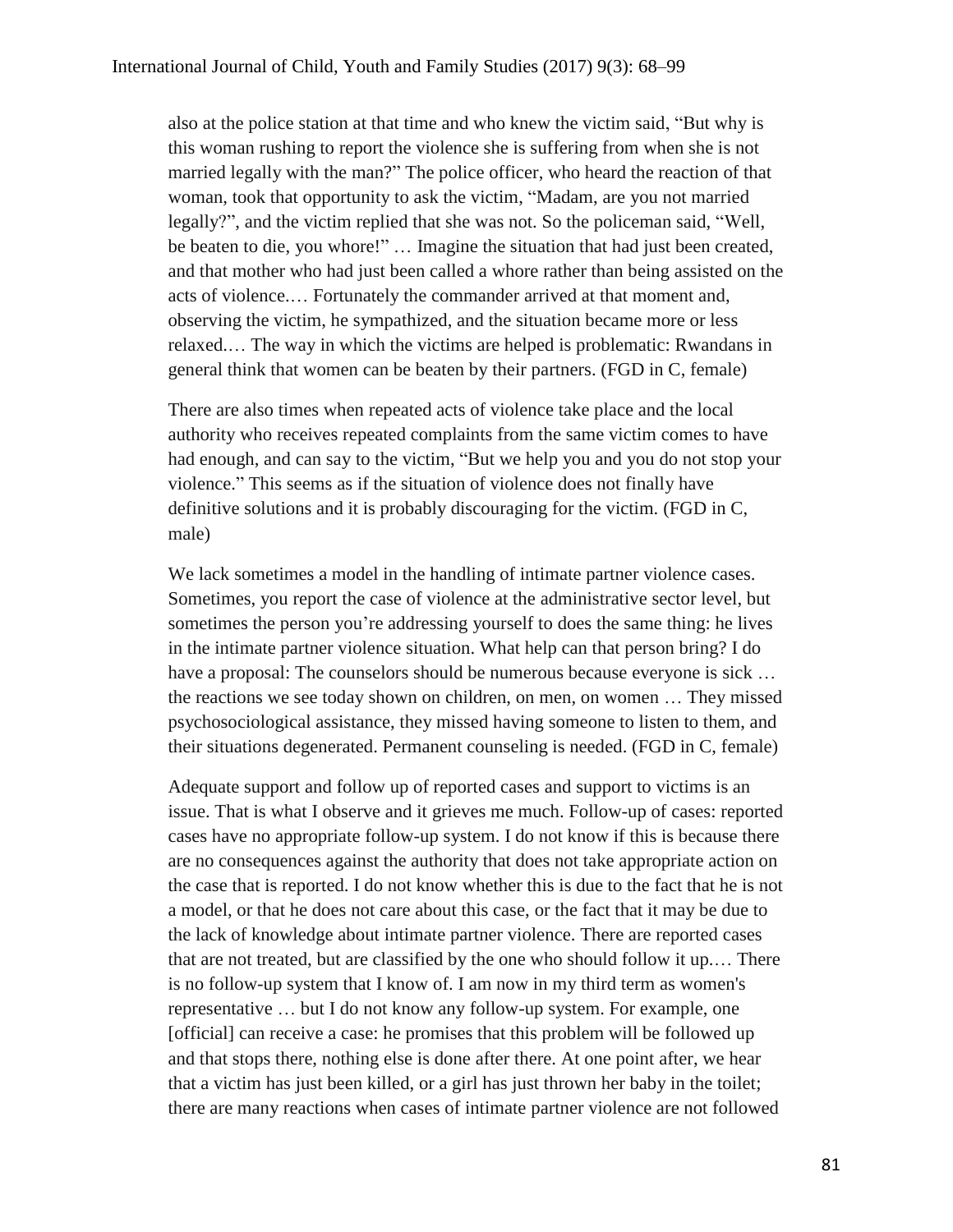up. The woman we visited at the hospital who had been burnt by her husband by pouring a pot of potatoes on her face, she was burned on her face, on her breasts, but I tell you the truth, it has not had any continuation. (FGD in C, female)

I learned that he asked for forgiveness and that he received it. (FGD in C, female)

I too learned that he was forgiven to the police and that is all. This kind of person — a professional who interceded for forgiveness when he was the one who would have punished the crime — should be answering this, he should be accountable to this. (FGD in C, female)

Several factors influence whether an IPV incident will be reported. The gender of the victim plays a role. Most of the victims who report IPV are female; men tend not to report, perhaps due to the influence of the culture: men may deny being victims to avoid being known as the victims of females. This is consistent with the findings of Umubyeyi, Mogren, Ntaganira, and Krantz (2014), who, with regard to men's lower reporting, stated that men's denial of incidents could be explained by the gender role pattern.

Sexual and economic violence are the types of IPV most likely to be reported. Sexual abuse by a partner is more often reported by female than by male victims, but the reporting is not automatic, nor does it usually take place immediately. Instead, the female victims tend to keep silent until the situation has become more and more catastrophic and reaches a breaking point. They take rarely the initiative on their own to report, but need support from other people, especially from organizations dedicated to women's development such as CNF (*Conseil National des Femmes* [National Council of Women]) and from any person in a position to advocate for the victim. Indeed, consistent with the present findings, it has been reported that only 42% of women who have ever experienced physical or sexual violence sought help from either formal or informal sources; the majority of women preferred informal sources of help, such as family, in-laws, friends, or neighbors (Umubyeyi et al., 2016). However, while the present study found that in order for female victims of IPV to report they need the assistance and support of others, Thomson et al. (2015), in a study on correlates of IPV against women during a time of rapid social transition in Rwanda, analyzed the 2005 and 2010 Rwanda Demographic and Health Surveys and found that Rwanda has one of the highest self-reported rates of IPV against women worldwide, and that multiple forms of current or past violence are reported by the same women. This suggests a need for further studies on the conditions leading to cases of IPV being reported.

The victims of economic violence are usually female; there is less reluctance to report this type of IPV. Intimate partner harassment, on the other hand, is not generally reported to authorities. This type of IPV is usually recognized only when it leads to extreme physical consequences — the injury or death of the victim. Cultural influences play an important part in the underreporting of cases, especially in the countryside, where women are less educated.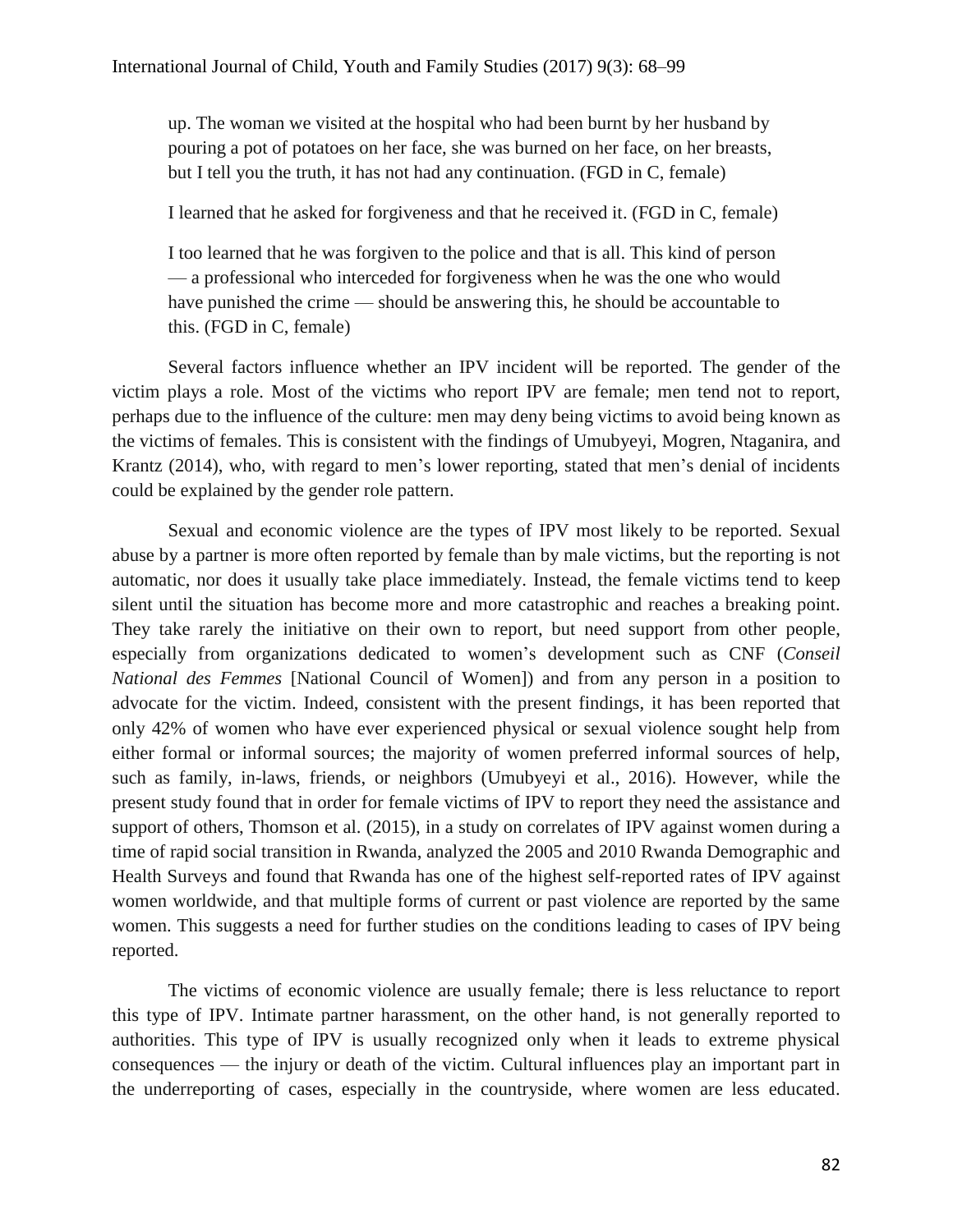Female victims are exhorted to live with the IPV they suffer from because, as the saying goes, *"niko zubakwa* [that is how homes work]". For male victims, it is not culturally easy to accept and reveal that one is the victim of a female intimate partner.

Other factors also play a role in discouraging the reporting of IPV. These relate to the psychosocial environment, and intimidation of the victims by the perpetrators. If the perpetrators tell the victims that if they denounce them, they will be killed, the victims will probably choose not to report. This is consistent with the statement that women feared revealing abuse to anyone, either within or outside the family, as this would bring shame to the family and worsen their overall life situation (Umubyeyi et al., 2016). Umubyeyi and colleagues recommended that a study be carried out on gaps in legislation aimed at supporting abused women; they also suggested the need for a study on gaps in the involvement of health care professionals in supporting abused women (2016). Untrained or insufficiently trained staff, or staff whose moral values negatively impact their relationships with the victims, will lead to unsatisfactory client care and will handicap the reporting of IPV cases. It is of great importance that professionals who deal with IPV cases should receive the right training to develop the needed skills. Previous authors have made similar recommendations. For example, in the medical aspect of IPV, Umubyeyi et al. (2016) recommended that health care professionals should be better prepared through further education, and guidelines on how to handle such cases.

With regard to reported cases of IPV, Thomson et al. (2015) conducted an analysis of the 2005 and 2010 demographic and health surveys. They concluded that there had been a doubling in self-reported violence between 2005 and 2010, and that it coincided with major political and social gains in Rwanda. However, they also recommended that additional research be conducted to tease out to what extent-increased self-reports of IPV are due to increased IPV incidence rather than greater empowerment by women to report violence. They also stated that research is needed to evaluate the effectiveness of IPV interventions such as police station gender desks and district hospital *Isange* [Feel Welcome] One Stop Centers<sup>5</sup> in reducing the incidence of IPV (Thomson et al., 2015). Participants suggested that good follow-up of reported cases is necessary in order to avoid extreme consequences, such as death. There is a need to expand the number of locations where justice services can be accessed, so that in each two or three administrative sectors there are justice services to support victims in the local area. There is a need for psychologists at police offices and for a multidisciplinary team to deal with IPV. As Bragg (2003) suggested, this could be beneficial in such areas as crisis counseling and interventions, support groups, medical and mental health referrals, legal advocacy, vocational counseling, and children's services.

 $\overline{a}$ 

<sup>&</sup>lt;sup>5</sup> The Isange One Stop Center is a multisectoral and interdisciplinary program aimed at providing psychosocial, medical, police, and legal services to adult and child survivors of gender-based violence and child abuse in Rwanda. The first one was created in July 2009 at Kacyiru Police Hospital in Kigali. Currently, there are 16 Isange centers at established district hospitals [\(http://www.newtimes.co.rw/section/article/2016-01-06/195864/\)](http://www.newtimes.co.rw/section/article/2016-01-06/195864/).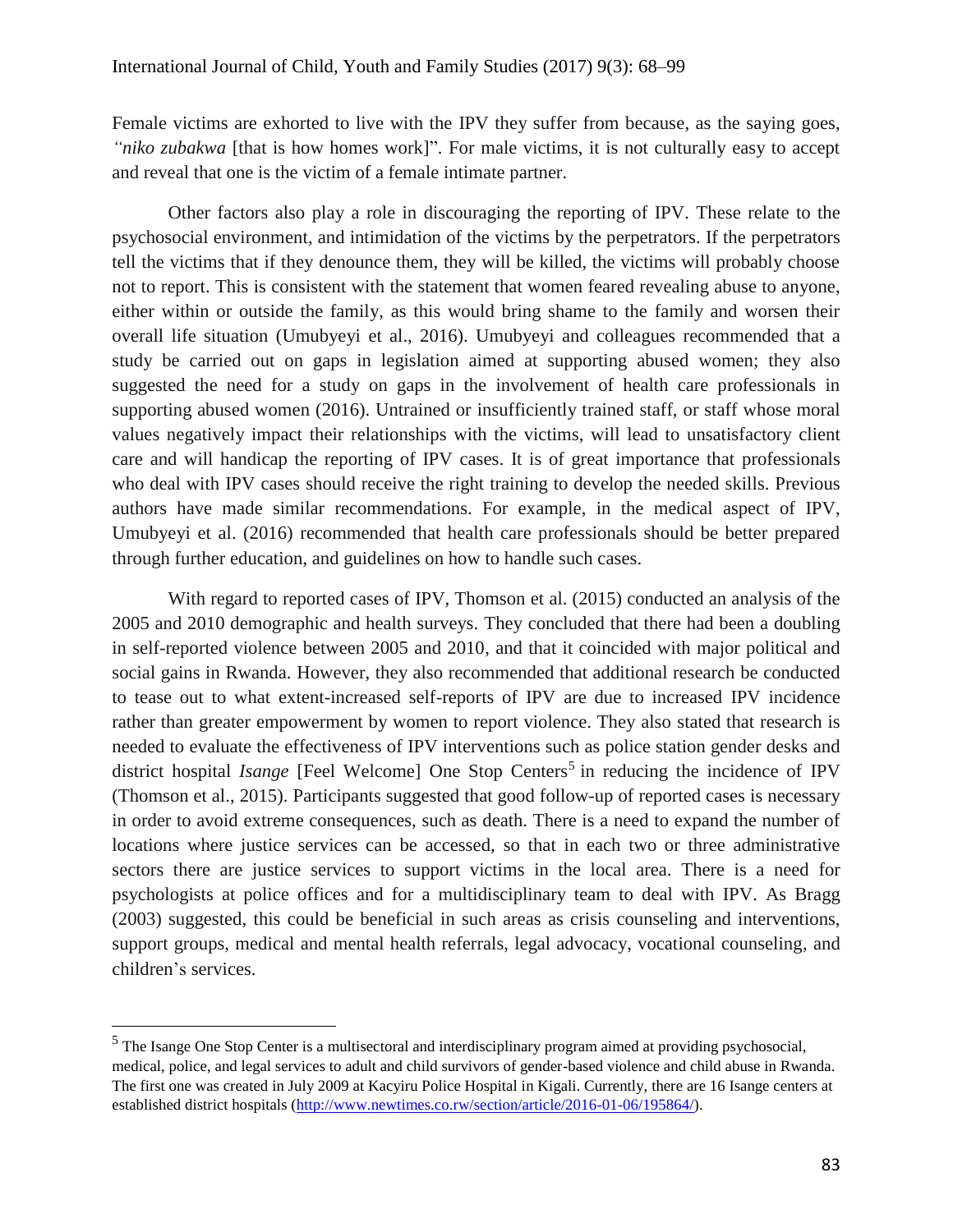### *The Status and Gender Distribution of Victims and Perpetrators of IPV*

Participants felt that children were incontestably victims of IPV. When asked to rank the main victims of IPV by importance, they put children first, women second, and men third. This is apparent from the FGD and interview data, but also from the energy that was put into talking about the issue of victims of IPV. Participants unanimously reported that the victims of IPV include both female and male partners, and that the children of violent intimate partners are collateral victims. When discussing "who are the victims" of IPV, both nonverbal behaviors and the tone of the conversation clearly showed the insistence of the participants that children and women are the main victims of IPV, with men in third place.

Children are the main victims of intimate partner violence. In terms of gender of the victims of intimate partner violence, both men and women are victims. (FGD in A, male)

When I look at it, I realize that children are the first victims. A child who lives in a marital home where there is a IVP, he gets hurt psychologically, fails to be properly educated by his parents. Then he will not be able to properly follow his lessons at school. He grows up in an environment of conflict.… When he sees that his parents are still fighting, he may think that when the day comes when he will have his own marital home, the situation will be the same, which puts him in a situation of [psychological discomfort]. (FGD in C, female)

To me, victims of intimate partner violence are women and children. Even if the female was the perpetrator of the intimate partner violence, her nature as a female means that she also became the victim of the situation she created herself. (FGD in A, female)

To me, whether the intimate partner violence is perpetrated by men or by women, the victims are children and women; if I try to make a kind of proportion, I can say that 90% of victims are women and children and 1% or 2 % are men victims of intimate partner violence. (FGD in B, male)

The victims of intimate partner violence are firstly children, women secondly, and men thirdly. But this depends on the perpetrator of the intimate partner violence. (FGD in A, male)

Here in our district, if I compare it with other districts I've worked in, I realize that it all depends on the district.… I have tangible cases where both sides are undergoing intimate partner violence. Intimate partner violence is not committed against women only, men also come and tell us that they are the victims of intimate partner violence by their wives. Women give a mistaken interpretation of gender equality: she now knows that she is the equal of man. As the man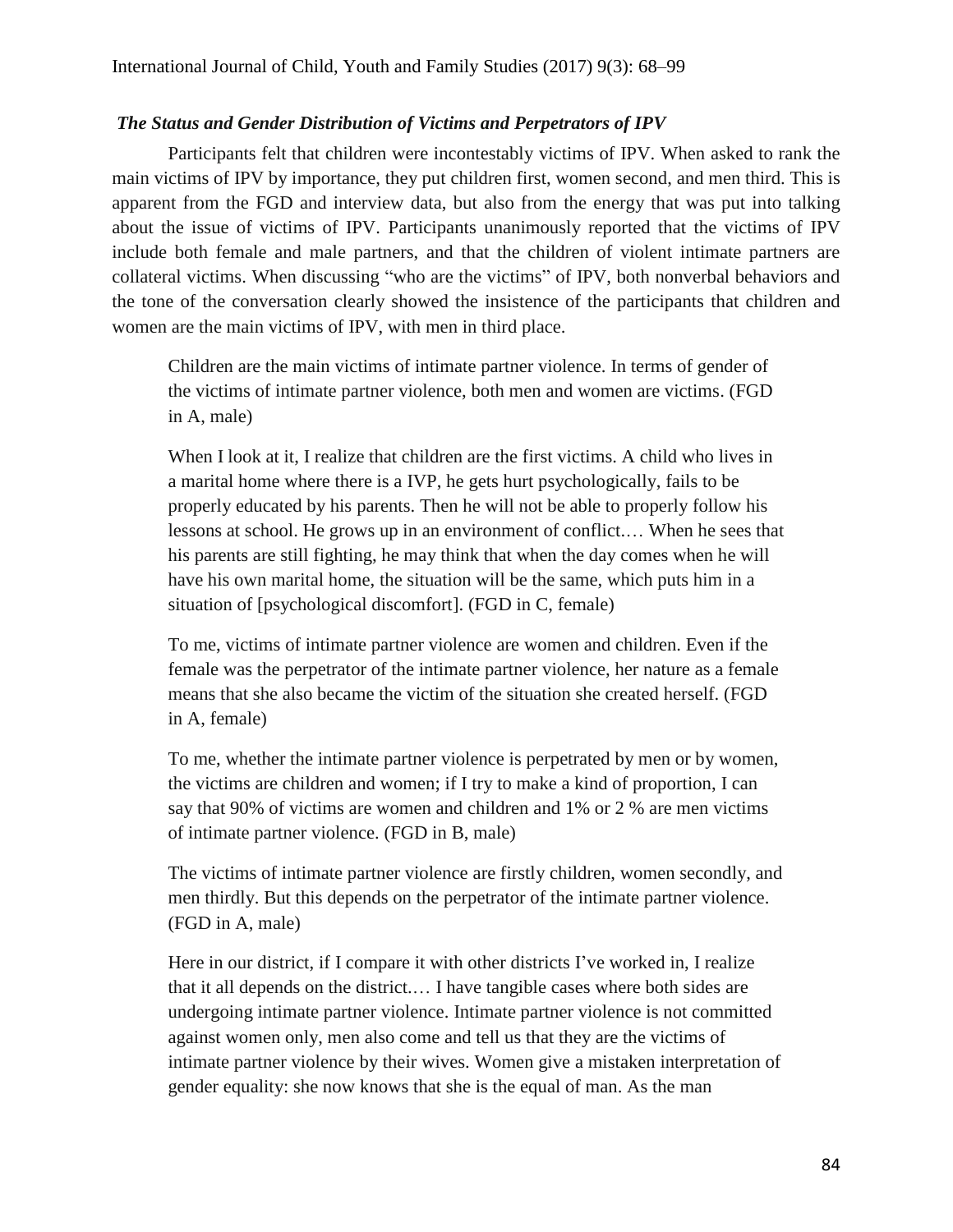approaches her, she calls the police saying her husband has just beat her and the rumors are circulating as well.… Today, there are men who have made the decision to leave the domestic home leaving their wives behind them.… The reference I can give you is that of about four requests for divorce, one can be a man. (FGD in B, female)

Women are the main victims. Yes, there are some cases of men who are victims, but the majority of victims of intimate partner violence are women, and most of the perpetrators are men. (interview in A, male)

Most of the victims we receive in our services are female; only about 1% are male. (interview in B, female)

Most of the time, the victims of intimate partner violence are women. The reason for this is that, generally speaking, in the Rwandan mentality, the husband is the head of all.… But with regard to the new law of the family on the two spouses as chiefs.… He may want to use conjugal economic assets as he wishes, unbeknownst to the woman. So if the woman presents resistance to her husband, she ends up being violated by him. It is in this way that the violence begins. (interview in B, male)

But there are also women who want to seize and use only matrimonial goods, under the pretext that the law protects them. (interview in A, male)

Women and girls are the main victims of IPV, and children are the main victims of the consequences of intimate partner violence. We regularly face these types of violence. Even when we do interventions with people who are facing intimate partner violence, we want to help mainly their children. (interview in C, female)

Children and women are said to be the main victims of IPV. Men are said to be the usual perpetrators even if they also are sometimes victims. This finding about the gender of the victims and perpetrators of IPV is consistent with Umubyeyi and colleagues' (2014) study conducted in rural and urban areas of Rwanda's Southern Province. The authors found that both men and women were exposed to IPV, although men to a considerably lesser extent than women. IPV exposure, in the form of repeated acts of physical, sexual, and psychological violence, was commonly faced by women, while men reported only single incidents of violence.

In sub-Saharan Africa, women are more exposed to IPV than men (Were et al., 2011). Men report less exposure to physical and sexual violence while psychological violence exposure is more evenly distributed, irrespective of the time span under investigation — for example, the past year, or a lifetime (see, e.g., Nybergh, Taft, & Krantz, 2012). Some researchers have suggested that female victims are also often perpetrators of violence and that the victim and perpetrator roles can be played by both men and women (see, e.g., Bélanger, Mathieu, &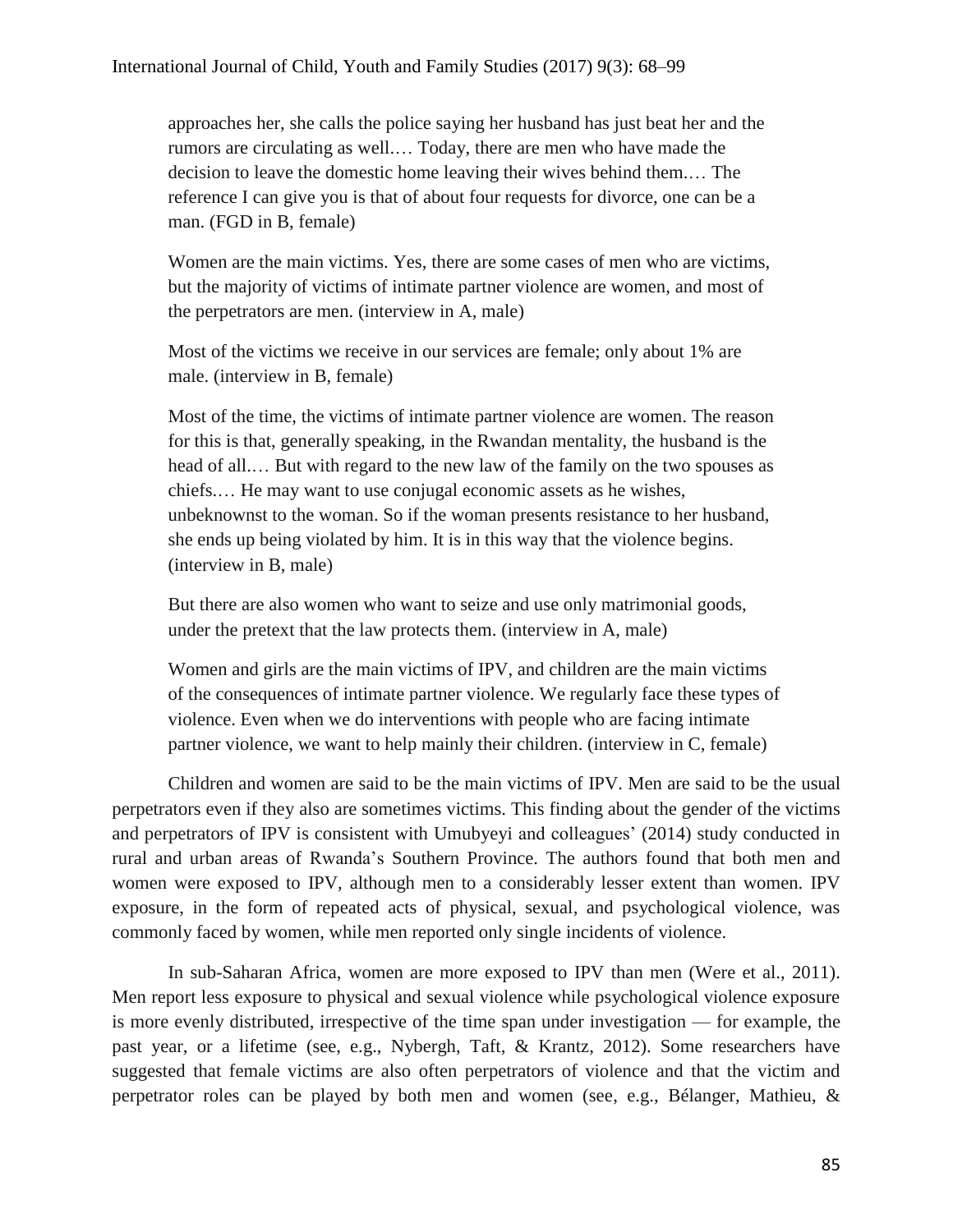Brisebois, 2013). While it is true that IPV is perpetrated by both women and men, the majority of cases worldwide are perpetrated by males against their female partners (García-Moreno et al., 2013).

### *Proposed Strategies against IPV: Effective Preventive Measures*

Participants suggested a number of measures as effective preventive and responsive actions for IPV. These include fighting against poverty, educating and sensitizing family members about their responsibilities and community leaders about laws and human rights, involving the churches in the fight against IPV by promoting mutual respect, training and educating people about gender equality and IPV, increasing the access to social services, reducing the distance to access help in cases of IPV, and improving telephone and other communications facilities. They also proposed putting in place a law discouraging and protecting free unions, the creation of a specific institution in charge of IPV, premarital education, adequate follow-up of reported cases and supporting of victims, and the punitive response.

### *Fighting against poverty*

A woman who does not make economic inputs to the home, even if she is in charge of rural field work and other domestic activities, is not given value in the home. (FGD in C, female)

Women do not yet have the same economic resources as men.… They have begun to make economic contributions to their homes, but they have not yet reached the same level as men. (FGD in C, female)

We see many people living in poverty. So when the wife asks her husband for something while the husband does not have the financial means to satisfy his wife's request, both spouses begin to denigrate each other. I think fighting poverty would be a solution to the intimate partner violence related to the impossibility of meeting the economic needs. (interview in C, male)

In their study, Umubyeyi et al. (2014) also suggested that income generating activities and access to financial credit would contribute to women's empowerment.

### *Educating and sensitizing families members about their responsibilities and community leaders about laws and human rights*

Educating men and women so that everyone knows about their conjugal duties, … the man has the responsibility to produce for and protect the home.… The solution is to try to educate.… Our contribution as a church is to educate. At least my son understands who the woman is, and who the man is. This is to avoid that, as we have seen that children are the first victims of intimate partner violence,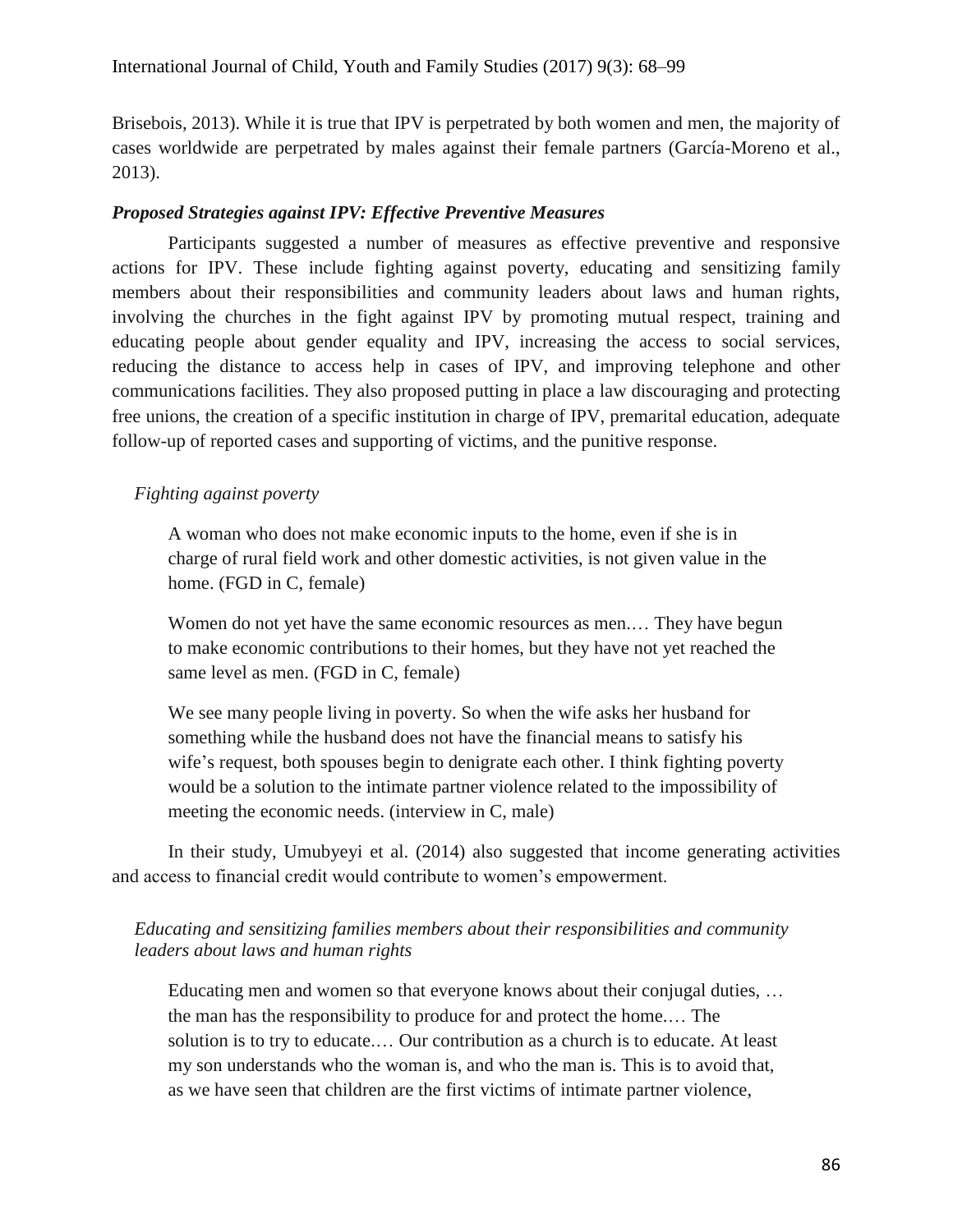that if they see their father beating their mothers, these children do not think that this is how it should be. (FGD in C, male)

It is important that the laws are explained to the people who are the beneficiaries. The laws are potentially good, they come to regulate marital and family problems, but people do not have the same interpretations regarding the laws. Men and women, and even children, must have the same understanding and interpretations of the law governing the family. The laws are not explained in ordinary language, laws are not sufficiently disseminated.… You see that there are even intellectuals who act badly, more than those who are not educated.… When the laws are not explained to the population, this creates difficulties.… It is said that a law has gone out in the Gazette, … but how many read the Gazette? Laws are good, but lack of knowledge about them by beneficiaries is a problem. (FGD in C, female)

I agree with the same point, it is urgent to educate and explain the laws on the family.... To speak on radio and television is not enough.... Even among those who listen to the radio or watch television, … many are interested in other shows like football. (FGD in C, male)

To educate people on different contents of laws for human protection, at the village level. (FGD in A, male)

There is a need for sensitization of local government … and the population on human rights. (FGD in B, male)

It is important to educate people about their rights. Someone may be confronted with intimate partner violence and believe that their torturer has the right to do so. It is important to know their rights and to know how to seek help in the case of intimate partner violence in order to claim rights when they are baffled. (interview in B, male)

We must continue to raise awareness so that people know the rights of others. This is because, for example, there are men who believe that all rights belong to them, forgetting that women have rights also. (interview in C, male)

It is necessary to educate the population on the right way to live. They should also be made aware of the types of intimate partner violence. A woman can publicly denigrate her husband and the husband does not know that this is a form of intimate partner violence. This affects the harmony of their life. (interview in A, male)

Since they have not learned this at school, it is necessary that local authorities should be educated about intimate partner violence. In turn, these local authorities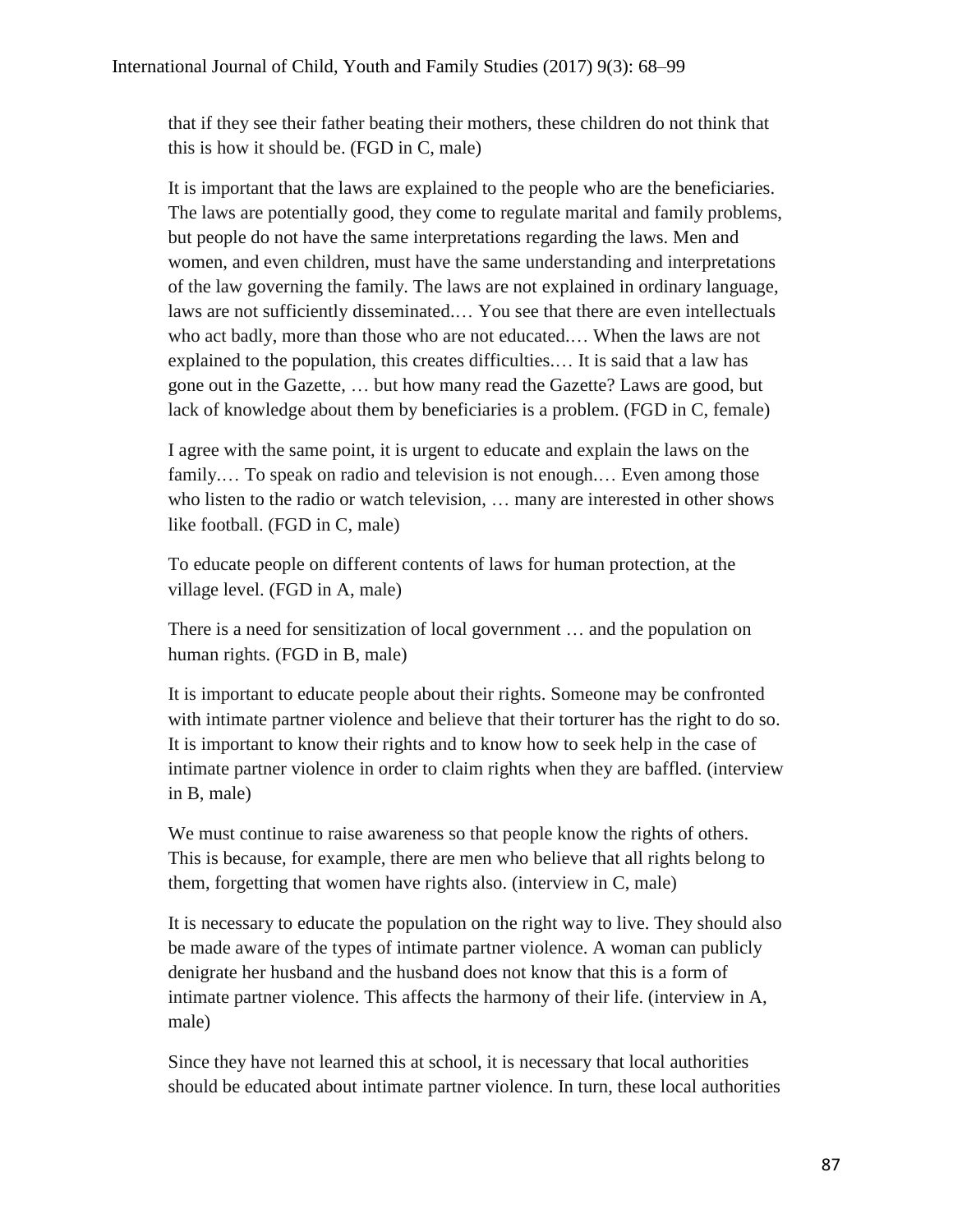have to educate, to sensitize the population about intimate partner violence. (interview in A, male)

Educational awareness on gender equality and human rights issues would contribute to women's empowerment (Umubyeyi et al., 2014).

### *Involving the churches in the fight against IPV by promoting mutual respect*

Churches should help people to change and family members to be patient with each other. (FGD in C, male)

In addition to the existing administrative institutions and the specific body dealing specifically with intimate partner violence, churches would help to educate the faithful on the fact that no one among intimate partners is an angel. (interview in C, female)

### *Training and educating people about gender equality and IPV*

The gender concept needs to be well understood: men think that gender [equality] is only to the advantage of women and causes women not to respect those men. Men say that gender gives power to women. (FGD in B, male)

### *Increasing access to social services, reducing the distance to access help in cases of IPV, and upgrading telelphone and other communications facilities*

To increase MAJ so that each two or three administrative sectors should have a MAJ service near the population. (FGD in A, male)

People travel long distances to reach police stations and MAJ services. For example, you see we are now at 10 a.m., but it is possible that someone who is coming here may be still on his way to here. It would be good to make available at least more than one bureau of MAJ, at least one MAJ bureau for two administrative sectors. However, it is necessary to sensitize the population about the opportunity they have … to use the calling way [a free telephone call] to police stations in order to report cases and get assistance. (interview in A, male)

### *Proposing a law both discouraging and protecting free unions*

There should be a law discouraging and protecting free relational unions. For people who live without being legally married, there is a form of instability that takes place in them and which influences their lives. This instability makes neither partner feel responsible for their household. Why cannot we decide by law that if a couple who are not legally married has spent a certain amount of time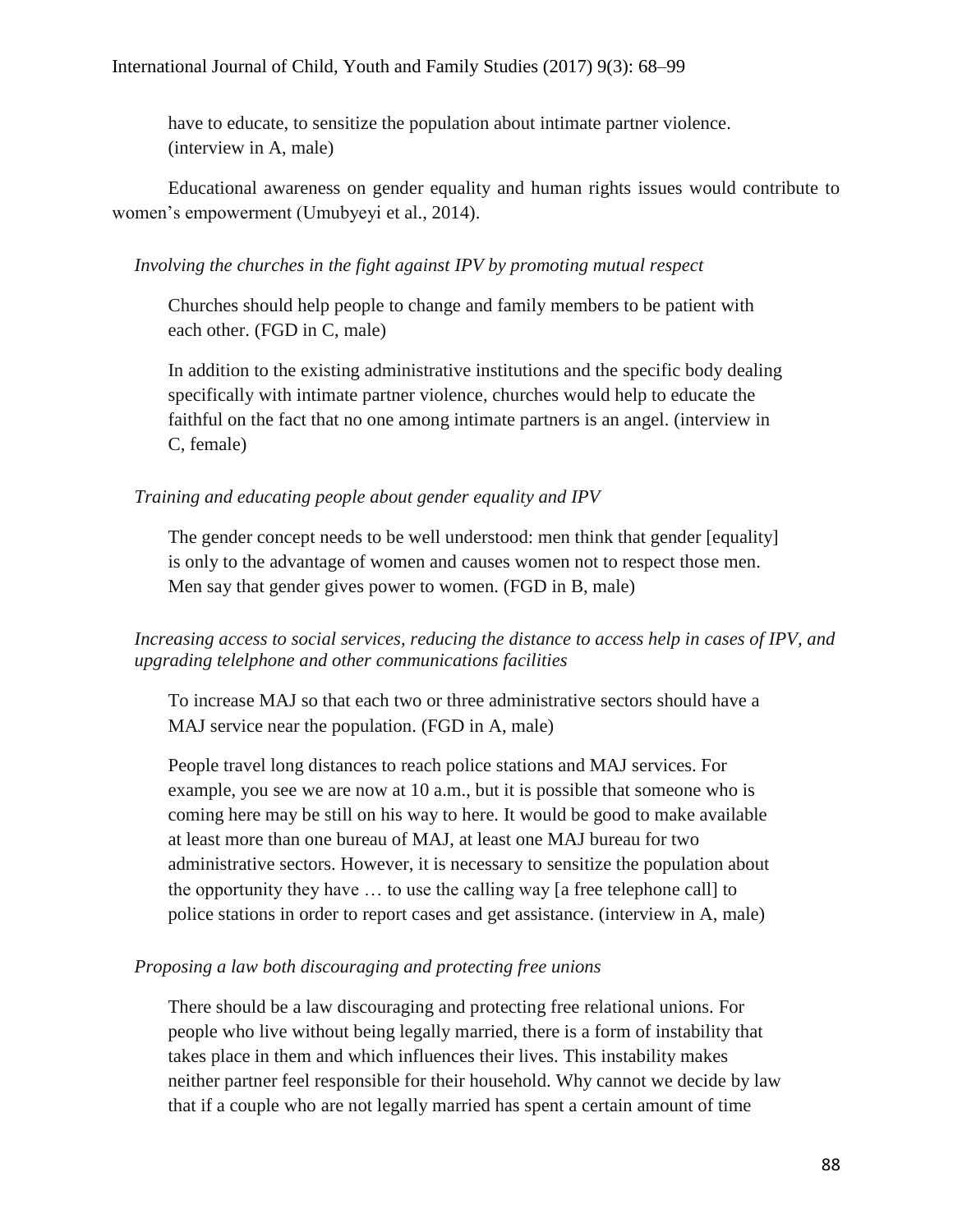together, the household will be legally recognized as a home. We need to protect these families.… This is a problem we often hear about … here. Every year we officially legalize illegal relationships, there is nothing preventing these types of disorderly relationships. Thus, if a man has decided to live with a girl, thinking that this is only a way for him to acquire the satisfaction of his sexual enjoyments, he has to feel engaged in responsibilities, that it will not be easy to get rid of her should he wish it. And for the girl, she will have to understand that if she engages in this type of relationship, it involves responsibilities, and that if she has spent a certain time with that man, he will be her legal husband. (FGD in C, female)

I was in an administrative sector of our district. I had discussions with people in charge of the civil registry, community police, and so on. I asked them the following question: A young man and a girl decide to live together as husband and wife, how will you behave in this situation as a responsible action? … I addressed this question to about four people randomly chosen in the assembly and their answers were the same: we will try to hunt this strange girl … so understand that that girl becomes a victim of violence.… I added another question: and if she ever became pregnant in the time she was with that man, what will become of the child she carries.… All answered that he will be a street child … and you see, those are leaders … there were pastors, executive secretaries of the administrative cells, development officers at the level of the administrative unit … and we have conducted such discussions in all the administrative sectors … by bringing together all these categories of people.… It is a problem, they said … but who can be sure that this pregnancy is not due to someone other than this young man? (FGD in C, female)

### *Proposing a specific institution to address IPV*

It would be helpful to set up a specific institution in charge of intimate partner violence so that it may be managed well, because it seems that in some existing institutions, intimate partner violence is given less importance … and this may be because there are more important problems for those institutions to handle. (interview in C, female)

What I can propose is that there will be a specific body in charge of awareness and prevention of intimate partner violence. There should also be a specific law to punish intimate partner violence, for the population to become seriously aware of the problem of intimate partner violence. There should be a specific focus on intimate partner violence as there is, for example, a specific body for cases about trade. (interview in B, male)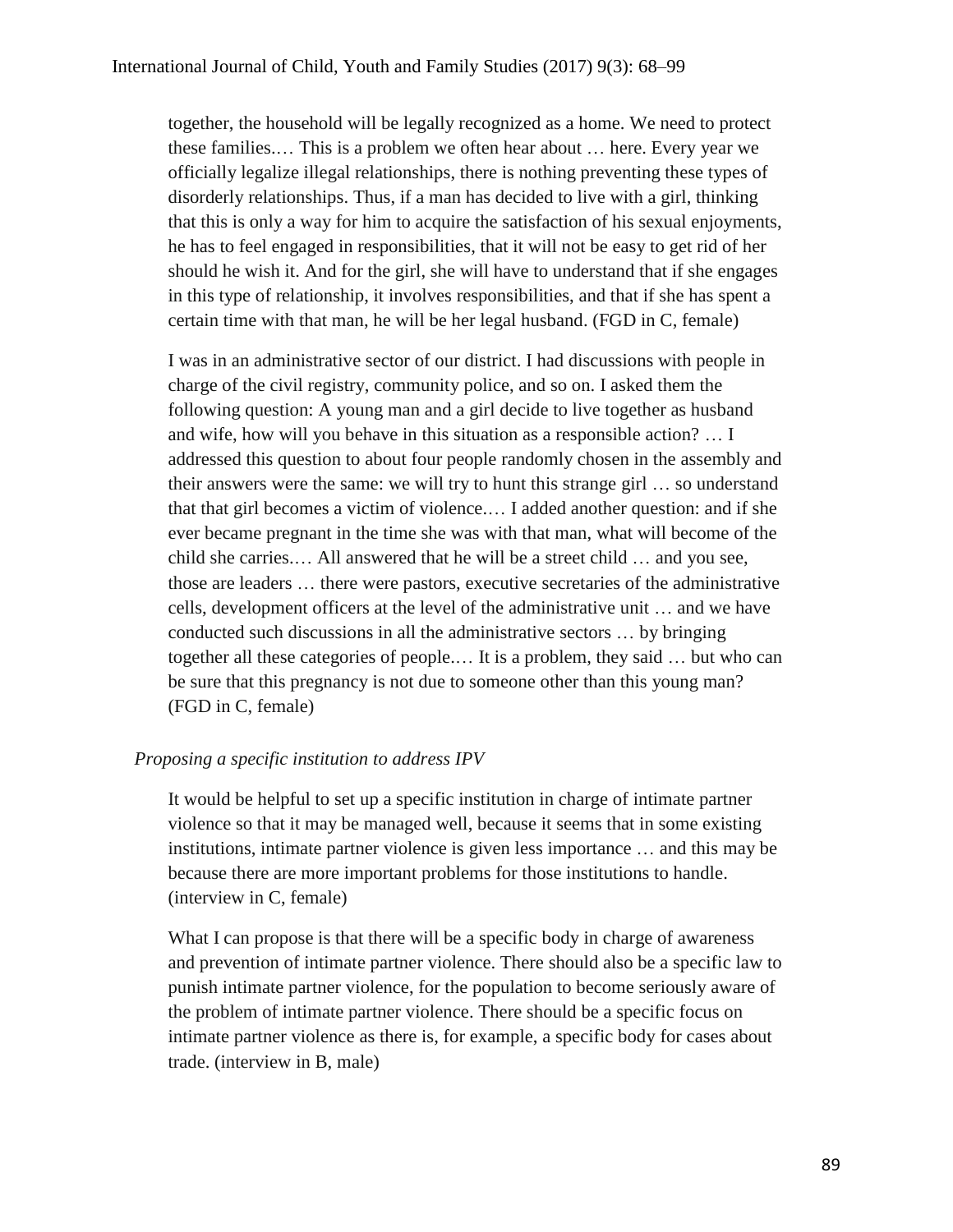Undoubtedly, one can say that the problems [of intimate partner violence] do not resolve.… It is not easy to know exactly where is the blocking … many of them remain in suspense. At least, you never see someone saying that his intimate partner violence problems have found solutions at 100%.… We think it would require a specific body dedicated to intimate partner violence and marital problems. I think that if intimate partner violence has not been solved as it is wished and wanted, maybe it is because the normal channels [of justice], which have to cope with varied problems of varied weights, can be overwhelmed if there are [many domestic violence cases] in addition to robbery and other serious crimes. When this happens, those other serious crimes receive much more attention; household crimes receive little importance if [the authorities] are involved in these other cases of crimes of particular gravity. This is the reason why we say that it could be fruitful if there was a specific body for solving conjugal problems. Existing institutions deal with many other crucial, important issues. When intimate partner violence cases arrive at police stations, in existing courts, and there are serious cases other than intimate partner violence, they [IPV cases] receive little attention beyond what is considered important in their [the courts] particular context. Just as there was a particular body that came to solve specific cases, the Gacaca [community justice court] came to solve specific problems of genocide and it was effective according to what was expected from them. A task force to deal with these domestic problems at the sector or district level, this would depend on the institutionalization, discussions focused on these problems; I think this may have good results, better than we see today. (interview in C, female)

### *Premarital education*

What I can add on the topics of community education, is that there should be specific themes for those who are getting ready to get married … so that they understand the concept [of] gender … so that everybody marries knowing what awaits him in married life and what he will have to do in order to avoid annoying the other, his spouse. (FGD in C, female)

Premarital education should be conducted early and many times. There is a need for family counselors and for setting up a good methodology to improve education on family dynamics — living together. (interview in C, male)

### *Adequate follow up of reported cases and supporting of victims*

It would be helpful to follow up reported cases to avoid extreme consequences, such as death. (interview in B, male)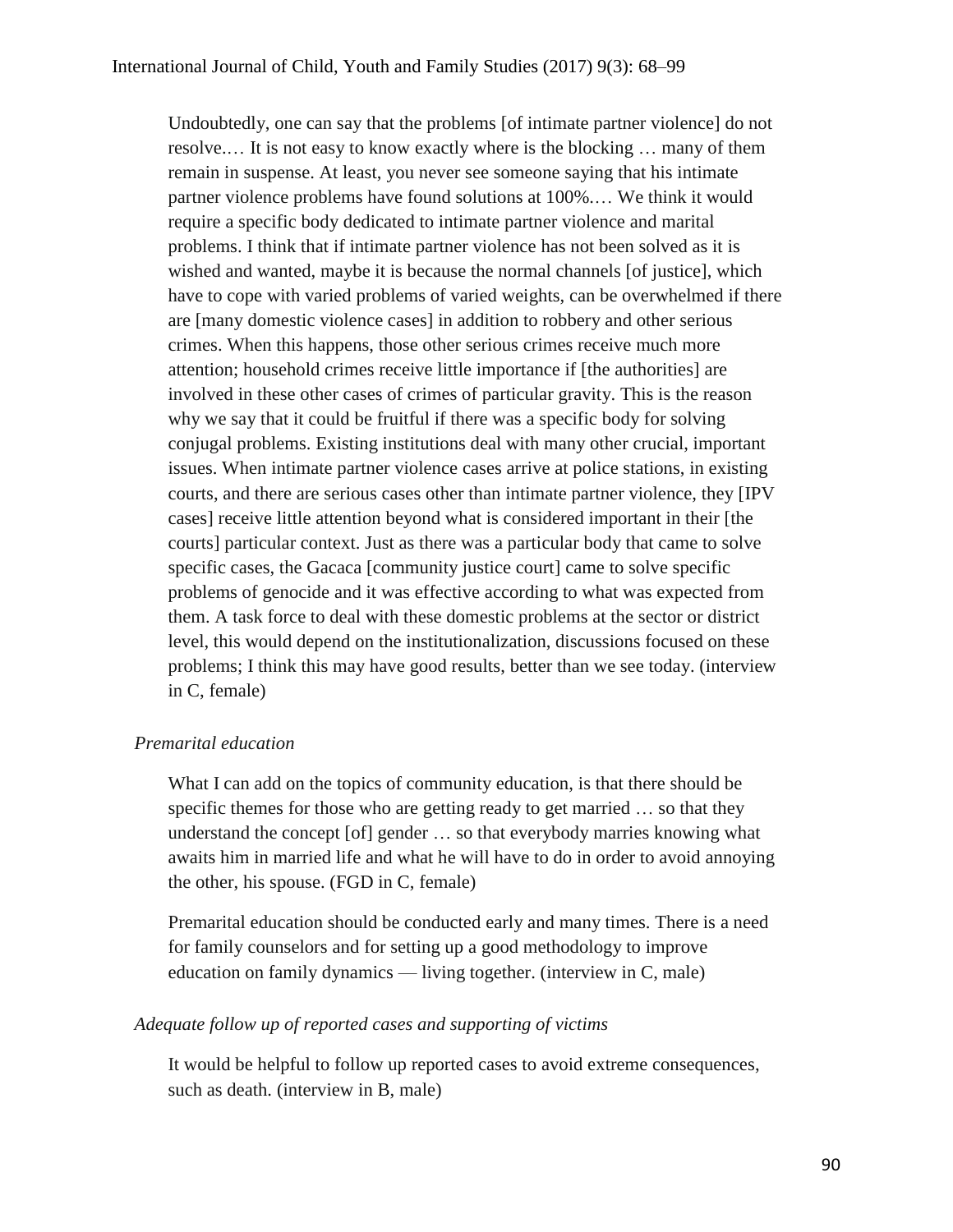There is a need for a psychologist at police stations, and there is a need for a multidisciplinary team that can make what is called a One Stop Center. (interview in C, female)

### *Punitive response*

It would be important to consider intimate partner violence as a criminal act to be punished before the population in a public place. (FGD in B, male)

What I can add is that all intimate partner violence should be considered as criminal cases. We support the forgiveness that can be given by a victim of intimate partner violence, but there are no lessons that this can give to others.… See for example that man overturning a boiling pot of sweet potatoes on his wife and sometime later, he said to his wife, "Pardon me, my wife, you know that we have children together" ... and the victim forgives.... In these conditions, another man will do the same thing because he will tell himself that women are like that, they are violated and they forgive. The perpetrator must be punished and the victim must be protected. (FGD in C, male)

I, too, would like to argue that intimate partner violence should be considered as criminal. The prosecution must recognize the value of forgiveness, but he should also recognize that forgiveness is not enough in cases of intimate partner violence, and that punishment is necessary. Intimate partner violence must be seen as criminal and punished as such. (FGD in C, male)

### *Discussion of the Proposed Strategies*

One available preventive measure is that of addressing the problem of poverty. Although Rwanda has embarked on a policy of empowering women, they have not yet reached the same status as men. Thus some are still dependent on men financially. When women are obliged to beg money from their male partners, this may lead to underestimating the value of women as human beings. The value of women is sometimes estimated in terms of the income they can bring into the household.

Each intimate partner needs to be educated about his or her responsibilities in the relationship. It is important that children have good role models so that they will behave properly when they have their own households. The role of family education in preventing IPV is crucial.

The laws, especially the laws regulating the family, need to be explained to those who will benefit from them. Although a law may have the potential to do good, unless people at all levels of instruction and all degrees of social status know and understand the law, that potential will not be realized. Local leaders in particular, and the population in general, need to become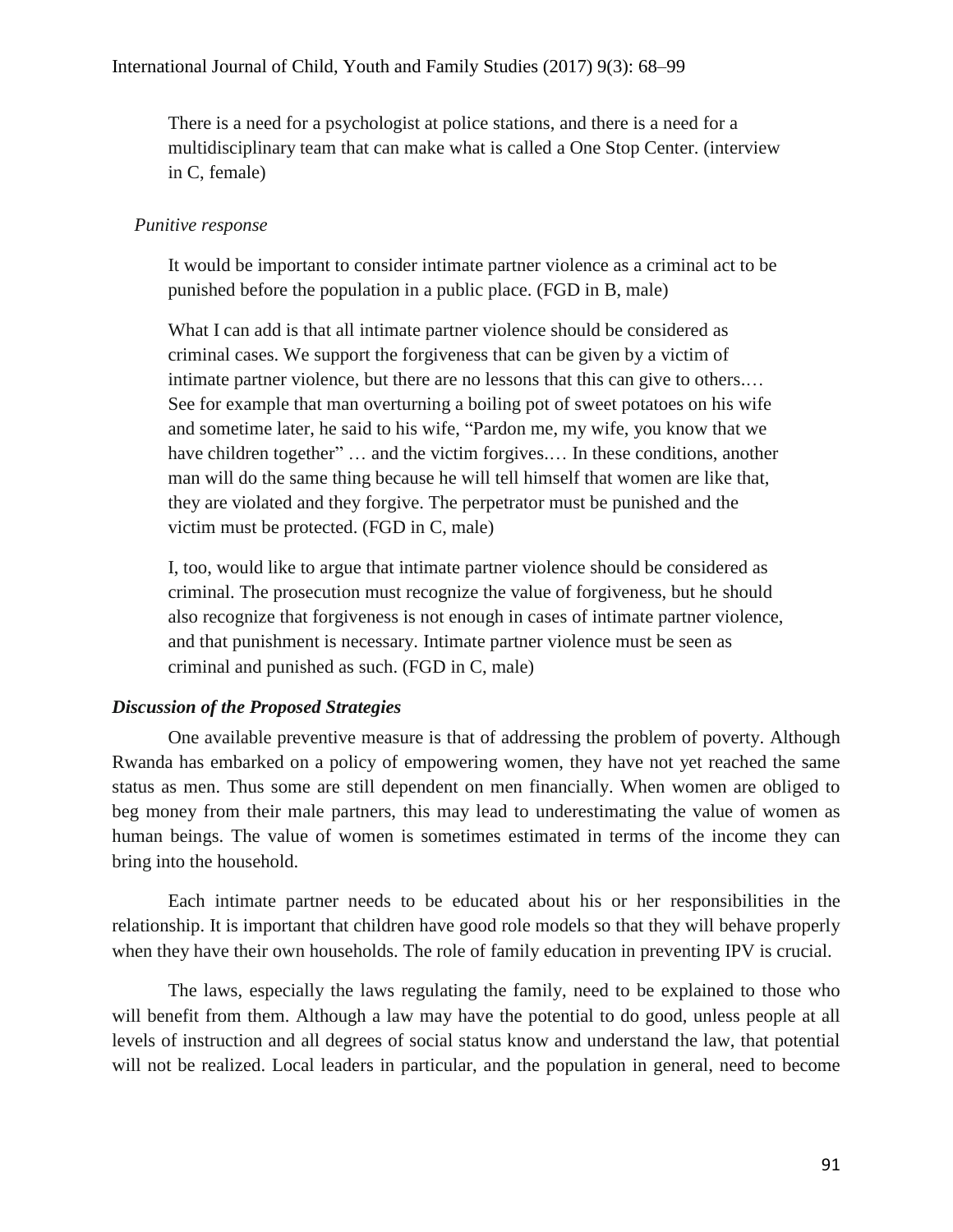knowledgeable about IPV, human rights, and what steps to take when human rights are violated by IPV.

The concept of gender needs to be well explained, because there are men and women who misunderstand it. The misunderstanding of the gender concept can lead to inappropriate behaviors in a relationship between intimate partners. Rwandan psycho-socio-medical professionals have emphasized the importance of making the concept of gender well understood in order to prevent conflict and violence linked to misunderstanding of gender by men and by women (Mukashema & Sapsford, 2013). The need for education and sensitization as a measure to prevent family conflict leading to violence was also noted (Mukashema & Sapsford, 2013).

Religious institutions can help to prevent IPV by promoting attitudinal change and mutual patience among family members. Advocacy efforts such as public awareness campaigns, collaborating with community services providers, and efforts to secure safety for victims and their children (Bragg, 2003) can help raise awareness about IPV. To succeed, strategies to reduce partner violence need the combined commitment of all actors, such as government and civil society (Abramsky et al., 2011).

The helping services in cases of IPV, such as MAJ and police stations, should be as nearby and accessible to the population as possible. Rwanda has set up a communications strategy that allows IPV victims to report offenders with a free telephone call. Putting in place a law discouraging and protecting free relational unions, by giving them legal recognition after a period of cohabitation, would be good for the prevention of IPV against women and would especially benefit the children of those unions. Formal marriage needs to be emphasized as a protective factor against IPV (Abramsky et al., 2011).

The participants suggested that a specific institution in charge of IPV should be created. They felt that IPV is not given enough importance, perhaps because institutions that are handling IPV also handle other serious issues to which they give more weight. An institution focusing only on issues of IPV and domestic violence could reduce this problem. These important suggestions come at a time when there is an effort to address IPV already underway in Rwanda, with a number of laws formulated to this end. For example, in 2008, a law regarding the prevention and punishment of gender-based violence was put in place. In 2009, a One Stop Center project offering free, integrated medical, psychosocial, and legal services to victims of IPV and child abuse was created. Almost all police stations now staff a gender desk with trained, usually female, personnel in order to help victims of IPV and other forms of domestic violence. The need for such measures indicates that IPV in Rwanda is an alarming issue. Indeed, it impacts negatively on the family, the smallest social unit and the foundation of a normal and harmonious nation.

Participants emphasized the importance of sufficient time for premarital education for people wishing to get married. Premarital education was also suggested in a previous study as a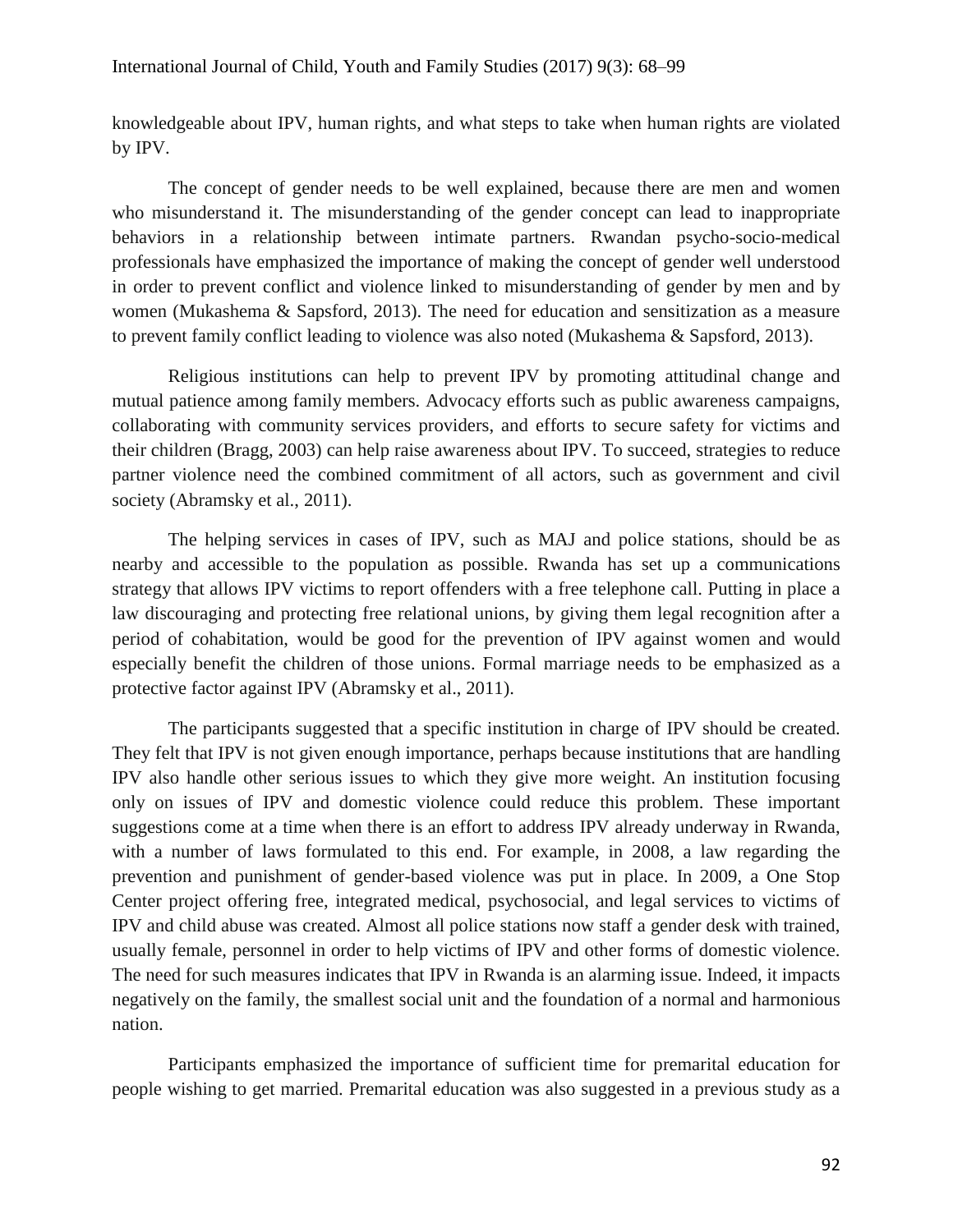method of preventing marital conflict in Rwanda (Mukashema & Sapsford, 2013). For the purpose of premarital education, there is a need for family counselors who would set up a methodology for education about family dynamics (living together) in Rwanda. This premarital and family education should protect the children from IPV. Abramsky et al. (2011) suggested that early experiences of abuse for children are a strong risk factor for IPV in adulthood. Protecting and supporting victims and their children is a necessary responsive action to IPV (Schechter, 2000).

All reported cases of IPV should be followed up to avoid extreme consequences, including death. A multidisciplinary team, consisting of staff well trained in handling IPV, should be in charge of the cases to ensure good and comprehensive client care and adequate support to victims. While the Rwandan health and legal sectors have multiple initiatives to support victims, additional campaigns may be needed to shift public perception and reduce perpetration of IPV (Thomson et al., 2015).

Even in recognizing the value of forgiveness in relationships, punishing IPV is needed as an example to other potential perpetrators. Participants believed that public punishment would discourage domestic violence. Suggested responsive actions to IPV from previous studies included improving the legal and criminal justice response (e.g., Schechter, 2000), accountability for perpetrators of IPV through societal and criminal sanctions, and systematic changes to combat IPV and to promote victims' rights (Bragg, 2003). Women who survive IPV feel more empowered to report by the protection provided by the laws, and, as a result, an increase in the number of arrests for non-lethal spousal violence has occurred (United Nations Office on Drugs and Crime, 2013).

#### **Conclusion**

IPV was understood by the participants in this study as an act characterized by the deprivation of spouses' rights and involving violence, physical or otherwise, by one spouse against the other. One noted, however, that the definition given by law must also be kept in mind. Physical IPV may consist of beating and harming the body of the victim, which can end in the death of the victim. The identified features of economic IPV are non-agreement between intimate partners on the uses of their economic goods; lack of access to family income by the victim, who is generally female; and the selfishness of the perpetrator in the management and the use of their common property. Sexual IPV consists mainly of unwanted sexual relations perpetrated by men. Some men think that the payment of a dowry to the wife's family confers on them the right to control their female intimate partners and even abuse them. Some also cling to the traditional male role as head of the family, with the right to dictate practices in the area of sexual relations. Psychological IPV includes harassment, degrading language, failing to take care of one's partner, imposing spiritual adherence, and the persecution of wives according to the sex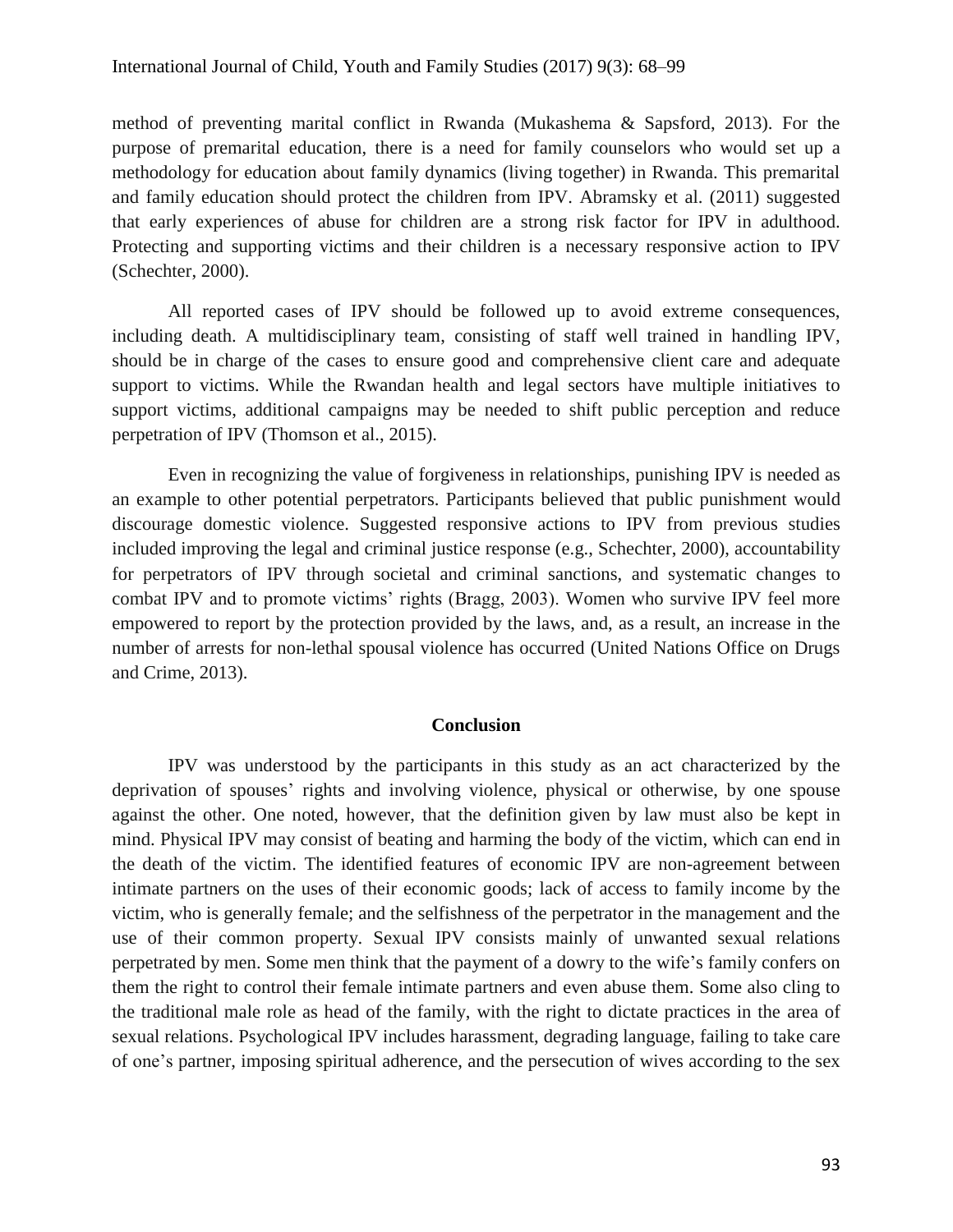of their babies, as well as irresponsibility in supporting the victims (generally the wives) in domestic activities.

Participants noted that the victims who report IPV are most often women. However, sexual violence frequently goes unreported. Victims may initially keep silent, then make a report when the situation has become unbearable. Female victims of sexual violence generally need support from other people before they report. Economic violence is the form of IPV most readily reported by its victims, who are generally female. Harassment, on the other hand, is not generally reported to authorities, even though it may lead to a degenerating situation with extreme physical consequences including injury to or the death of the victim. To some extent, failure to report cases of IPV is influenced by culture, especially in the countryside, where women are less educated. They may be told by elders, especially their family members, that being violated is not unusual for a wife, and that it is simply how homes work (*niko zubakwa*)*.* Men generally do not report IPV. This is probably linked to traditional cultural influences that lead men to deny being the victim of a female intimate partner. The Rwandan government is making efforts against IPV, especially in raising awareness among victims of the benefit of reporting IPV, but the results are not yet tangible. Some factors that explain the underreporting of IPV include intimidation, the psychosocial environment, and the nature of client care. If the perpetrators tell the victims that if they denounce them, they will be killed, the victims will probably choose not to report the violence. Some issues relating to the quality of the client care obtained by victims from the people dealing with IPV, as well as the way reported cases are followed up, are said to be factors that discourage IPV reporting. The first victims of IPV are the children, the collateral victims, followed by the women and then the men.

Participants proposed a number of measures aimed at preventing IPV: fighting against poverty, educating and sensitizing family members about their responsibilities and community leaders about laws and human rights, involving the churches in the fight against IPV by fostering mutual respect between family members, training and educating people about gender equality and IPV, increasing the access of people to the helping services and reducing the amount of travel required, implementing a law both discouraging and protecting free unions, creating a specific institution dedicated to IPV issues, engaging in premarital education, ensuring adequate follow-up of reported cases, and better supporting victims.

The criminal penalties for IPV should be strengthened and fully enforced in order to set an example that will inhibit other potential perpetrators.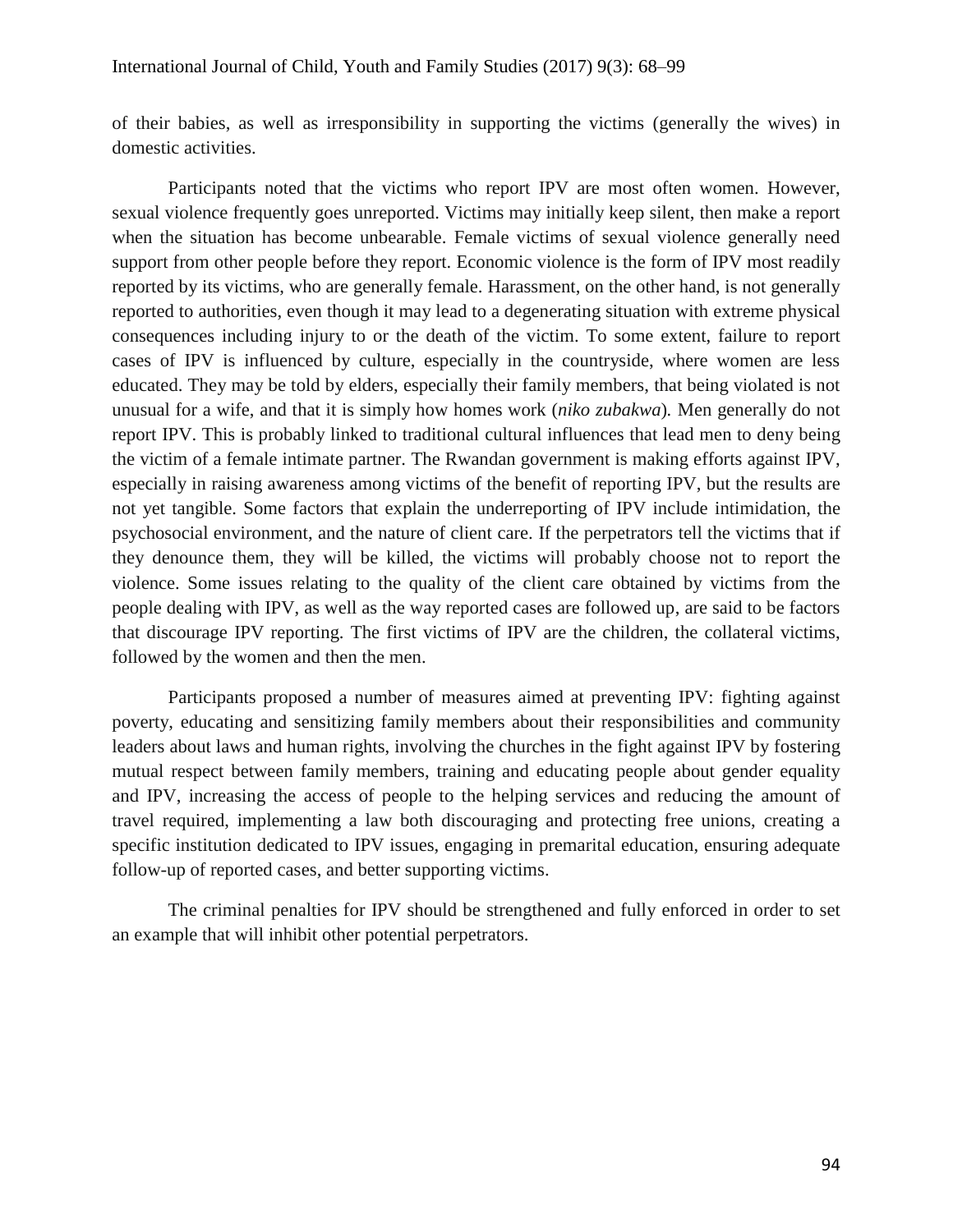### **References**

- Abramsky,T. Watts, C. H., Garcia-Moreno, C., Devries, K., Kiss, L., Ellsberg, M., … Heise, L. (2011). What factors are associated with recent intimate partner violence? Findings from the WHO multi-county study on women's health and intimate partner violence. *BMC Public Health*, *11*, 109. [doi:10.1186/1471-2458-11-109](http://dx.doi.org/10.1186/1471-2458-11-109)
- American Psychiatric Association. (2013). *The Diagnostic and Statistical Manual of Mental Disorders. Fifth Edition. DSM-5*. Washington, DC: Author.
- Baribeau, C. (2009). Analyse des entretiens de groupe [Analysis of group interviews]. *Recherches qualitatives*, *28*(1), 133–148.
- Bélanger, C., Mathieu, C., & Brisebois, H. (2013). Perception of partner abuse and its impact on marital violence from both spouses. *Scientific Research, 4*(11), 858–863. [doi:10.4236/psych.2013.411123](http://dx.doi.org/10.4236/psych.2013.411123)
- Bragg, H. L. (2003). *Child protection in families experiencing intimate partner violence.* Washington, DC: U.S. Department of Health and Human Services, Administration for Children and Families.
- Bowman, C. G. (2003). Theories of domestic violence in the African context. *Cornell Law Faculty Publications,* Paper 131. Retrieved from <http://scholarship.law.cornell.edu/cgi/viewcontent.cgi?article=1130&context=facpub>
- Centers for Disease Control and Prevention. (2015). *Injury prevention & control: Division of violence prevention, intimate partner violence*. Atlanta, GA: Author. Retrieved from <http://www.cdc.gov/violenceprevention/intimatepartnerviolence/>
- Duchesne, S., & Haegel, F. (2005). *L'entretien collectif* [The collective interview]. Paris, France: Armand Colin.
- Futures Without Violence. (2012). *The facts on health care and domestic violence*. Retrieved from<http://www.futureswithoutviolence.org/userfiles/file/HealthCare/HealthCare.pdf>
- Ganley, A. L., & Schechter, S. (1996). *Intimate partner violence: A national curriculum for children's protective services.* San Francisco, CA: Family Violence Prevention Fund.
- García-Moreno, C., Pallitto, C., Devries, K., Stöckl, H., Watts, C., & Abrahams, N. (2013). *Global and regional estimates of violence against women: Prevalence and health effects of intimate partner violence and non-partner sexual violence*. Geneva, Switzerland: World Health Organization. Retrieved from

[http://apps.who.int/iris/bitstream/10665/85239/1/9789241564625\\_eng.pdf](http://apps.who.int/iris/bitstream/10665/85239/1/9789241564625_eng.pdf)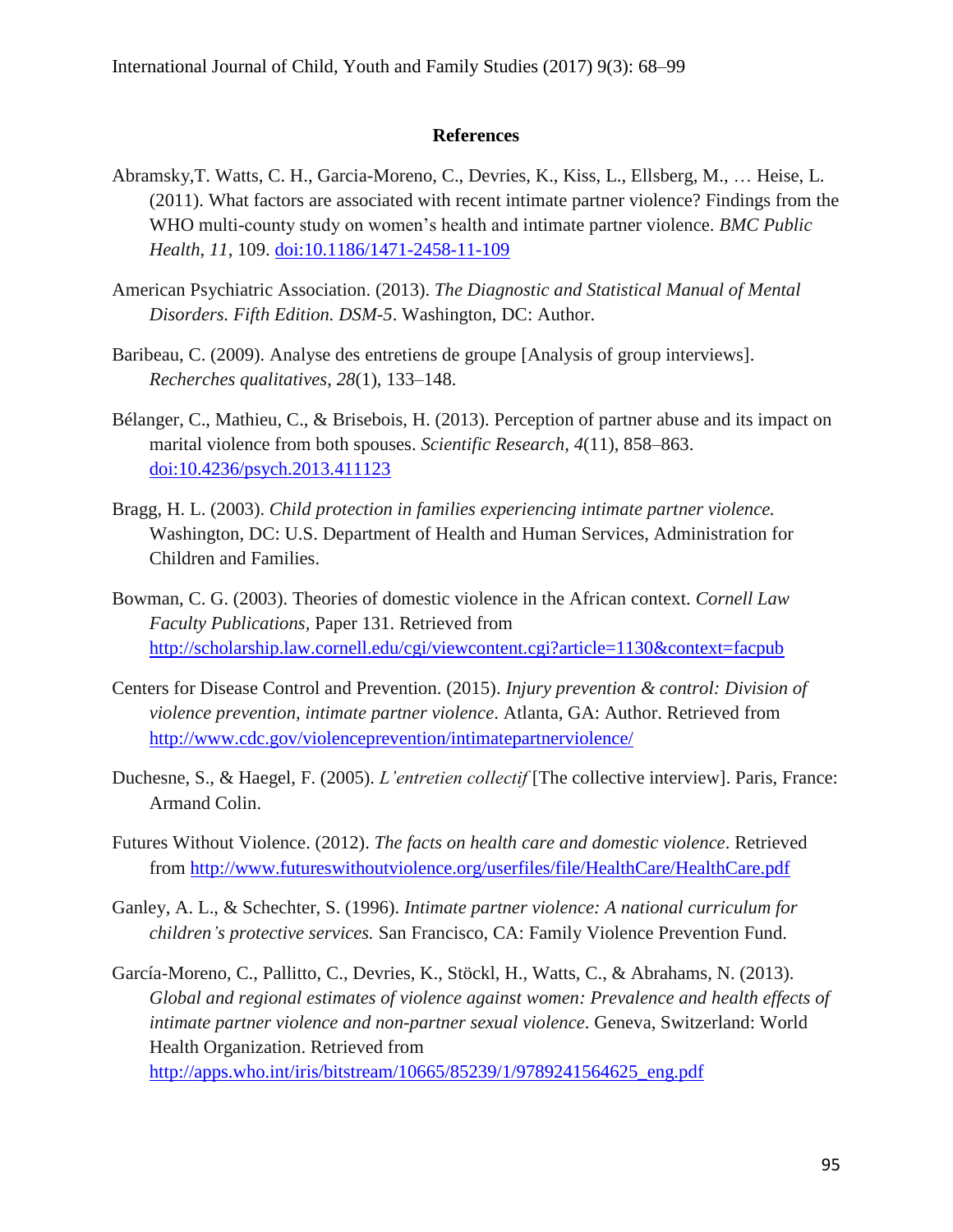- IGIHE. (2017 February 6). Domestic Violence: 64 killed, 10 suicides in 2016. *IGIHE Network.* Retrieved from [http://en.igihe.com/news/domestic-violence-64-killed-10-suicides-in-](http://en.igihe.com/news/domestic-violence-64-killed-10-suicides-in-2016.html)[2016.html](http://en.igihe.com/news/domestic-violence-64-killed-10-suicides-in-2016.html)
- Kayibanda, J. F.; Bitera, R., & Alary, M. (2012). Violence toward women, men's sexual risk factors, and hiv infection among women: Findings from a National Household Survey in Rwanda. *Journal of Acquired Immune Deficiency Syndrome, 59*(3), 300–307. [doi:10.1097/QAI.0b013e31823dc634](http://dx.doi.org/10.1097/QAI.0b013e31823dc634)
- Krug, E. G., Dahlberg, L. L., Mercy, J. A., Zwi, A. B., & Lozano, R. (Eds.). (2002). *World report on violence and health.* Geneva, Switzerland: World Health Organization. Retrieved from [http://whqlibdoc.who.int/publications/2002/9241545615\\_eng.pdf?ua=1](http://whqlibdoc.who.int/publications/2002/9241545615_eng.pdf?ua=1)
- L'Écuyer, R. (1989). L'analyse développementale du contenu [The developmental analysis of content]. *Revu de l'Association pour la Recherche Qualitative, 1*, 51–80.
- L'Écuyer, R. (1990). *Méthodologie de l'analyse développementale de contenu: Méthode GPS et concept de soi* [Methodology of the developmental analysis of content: Method of GPS and self-concept]*.* Sillery, QC: Presses de l'Université du Québec.
- Miles, M. B., & Huberman, A. M. (1994). *Qualitative data analysis: An expanded sourcebook* (2nd ed.). Newbury Park, CA: Sage.
- Ministry of Gender and Family Promotion [MIGEPROF].(2005). *National policy for family promotion*. Kigali, Rwanda: Author. Retrieved from [http://www.migeprof.gov.rw/fileadmin/\\_migrated/content\\_uploads/NATIONAL\\_POLICY\\_](http://www.migeprof.gov.rw/fileadmin/_migrated/content_uploads/NATIONAL_POLICY_FOR_FAMILY_PROMOTION-2.pdf) [FOR\\_FAMILY\\_PROMOTION-2.pdf](http://www.migeprof.gov.rw/fileadmin/_migrated/content_uploads/NATIONAL_POLICY_FOR_FAMILY_PROMOTION-2.pdf)
- Ministry of Gender and Family Promotion [MIGEPROF]. (2011a). *National policy against gender-based violence*. Kigali, Rwanda: Author. Retrieved from [http://www.migeprof.gov.rw/fileadmin/\\_migrated/content\\_uploads/GBV\\_Policy-2\\_1\\_.pdf](http://www.migeprof.gov.rw/fileadmin/_migrated/content_uploads/GBV_Policy-2_1_.pdf)
- Ministry of Gender and Family Promotion [MIGEPROF]. (2011b). *National strategic plan for fighting against gender-based violence 2011-2016*. Kigali, Rwanda: Author. Retrieved from [http://www.migeprof.gov.rw/fileadmin/\\_migrated/content\\_uploads/GBV\\_Policy\\_Strategic\\_](http://www.migeprof.gov.rw/fileadmin/_migrated/content_uploads/GBV_Policy_Strategic_Plan-2.pdf) [Plan-2.pdf](http://www.migeprof.gov.rw/fileadmin/_migrated/content_uploads/GBV_Policy_Strategic_Plan-2.pdf)
- Molinié, W. (2016, June 29). Violences conjugales: 122 femmes mortes sous les coups de leur compagnon en 2015 [Domestic violence: 122 women killed by their companion in 2015]. *La Chaîne Info*. Retrieved from [http://www.lci.fr/faits-divers/violences-conjugales-122](http://www.lci.fr/faits-divers/violences-conjugales-122-femmes-mortes-sous-les-coups-de-leur-compagnon-en-2015-1511813.html) [femmes-mortes-sous-les-coups-de-leur-compagnon-en-2015-1511813.html](http://www.lci.fr/faits-divers/violences-conjugales-122-femmes-mortes-sous-les-coups-de-leur-compagnon-en-2015-1511813.html)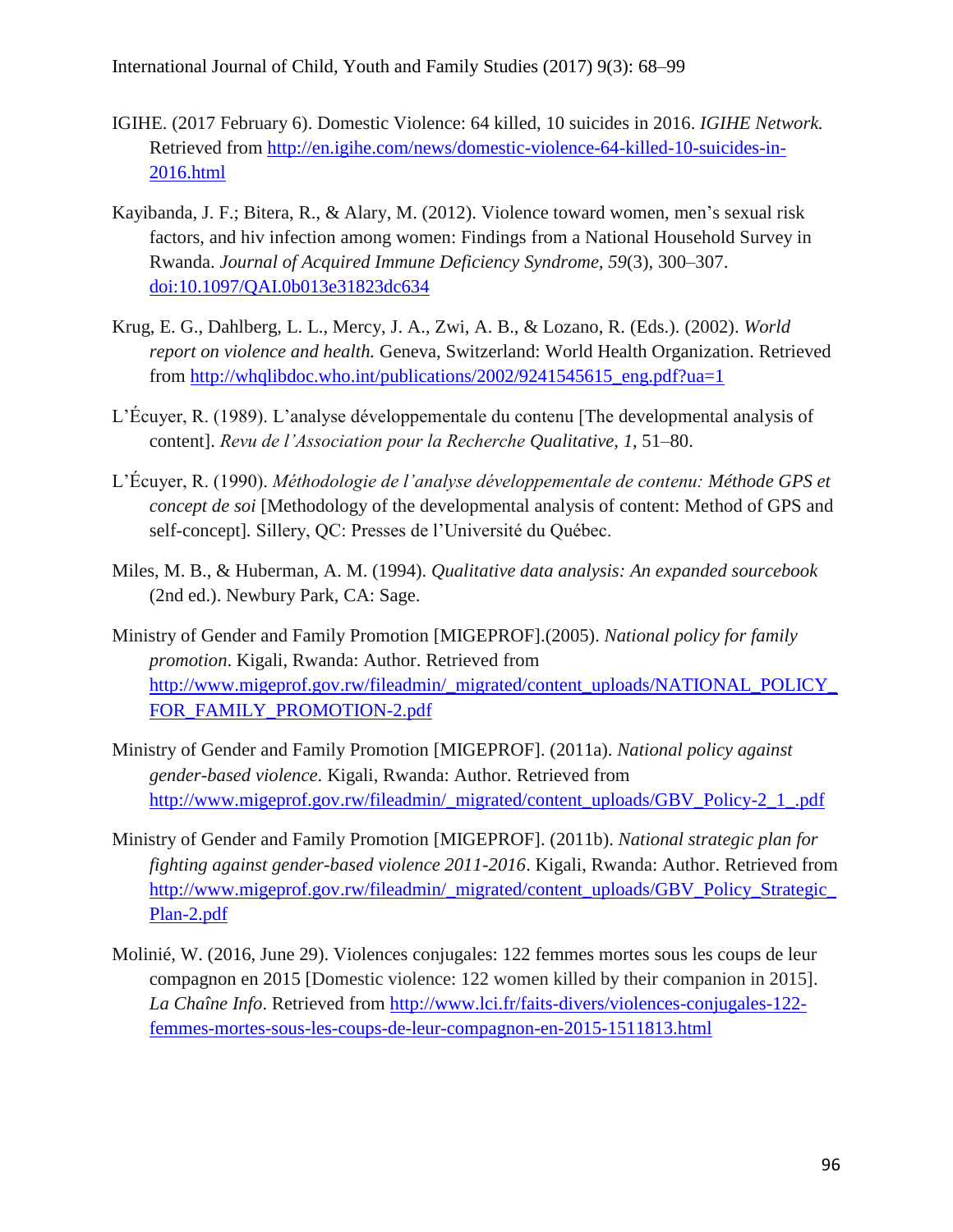- Mukashema, I., & Sapsford, R. (2013). Marital conflicts in Rwanda: Points of view of Rwandan psycho-socio-medical professionals. *Procedia - Social and Behavioral Sciences, 82*(3), 149–168. [doi:10.1016/j.sbspro.2013.06.239](http://dx.doi.org/10.1016/j.sbspro.2013.06.239)
- National Institute of Statistics of Rwanda, Ministry of Health, and ICF International. (2012). *Rwanda Demographic and Health Survey 2010* [Final report]. Calverton, MD: Authors. Retrieved from https://dhsprogram.com/pubs/pdf/FR259/FR259.pdf
- Ntaganira,J., Muula, A., Masaisa, F., Dusabeyezu, F., Siziya, S., & Rudatsikira, E. (2008). Intimate partner violence among pregnant women in Rwanda. *BMC Women's Health, 8*, 17. Retrieved from<http://www.biomedcentral.com/1472-6874/8/17>
- Nybergh, L., Taft, C., & Krantz ,G. (2012). Psychometric properties of the WHO Violence Against Women instrument in a male population-based sample in Sweden. *BMJ Open*, 2(6), e002055. [doi:10.1136/bmjopen-2012-002055](http://dx.doi.org/10.1136/bmjopen-2012-002055)
- Picon, M. G., Rankin, K., Ludwig, J., Sabet, S. M., Delaney, A., & Holst, A. (2017). Intimate partner violence prevention: An evidence gap map [3ie Evidence Gap Map Report 8]. *International Initiative for Impact Evaluation (3ie).* Retrieved from [http://www.3ieimpact.org/media/filer\\_public/2017/06/30/egm8-ipv.pdf](http://www.3ieimpact.org/media/filer_public/2017/06/30/egm8-ipv.pdf)
- Republic of Rwanda. (1999). Law to supplement book one of the civil code and to institute part five regarding matrimonial regimes, liberalities and successions. *Official gazette J.O. n° 22 of 1999.* Retrieved from [http://www.migeprof.gov.rw/fileadmin/\\_migrated/content\\_uploads/MATRIMONIAL\\_REG](http://www.migeprof.gov.rw/fileadmin/_migrated/content_uploads/MATRIMONIAL_REGIMES_LIBERALITIES_AND_SUCCESSIONS-2.pdf) [IMES\\_LIBERALITIES\\_AND\\_SUCCESSIONS-2.pdf](http://www.migeprof.gov.rw/fileadmin/_migrated/content_uploads/MATRIMONIAL_REGIMES_LIBERALITIES_AND_SUCCESSIONS-2.pdf)
- Republic of Rwanda. (2003). *Constitution of Rwanda*. Retrieved from <http://www.rwandahope.com/constitution.pdf>
- Republic of Rwanda (2005). Organic Law n° 08/2005 of 14/07/2005 determining the use and management of land in Rwanda. *Official Gazette of the Republic of Rwanda*. Retrieved from [http://admin.theiguides.org/Media/Documents/organic land](http://admin.theiguides.org/Media/Documents/organic%20land%20law.pdf) law.pdf
- Republic of Rwanda. (2008). Law n°59/2008 of 10/09/2008 on prevention and punishment of gender- based violence. *Official Gazette of the Republic of Rwanda*. Retrieved from [http://gmo.gov.rw/fileadmin/user\\_upload/Laws/Law\\_No59-](http://gmo.gov.rw/fileadmin/user_upload/Laws/Law_No59-2008_on_the_Prevention_and_Punishment_of_Gender-Based_Violence.pdf) 2008 on the Prevention and Punishment of Gender-Based Violence.pdf
- Republic of Rwanda. (2012). Law  $N^{\circ}$  54/2011 relating to the rights and the protection of the child. *Official Gazette n°26 of 25/06/2012*. Retrieved from <http://gmo.gov.rw/index.php?id=22>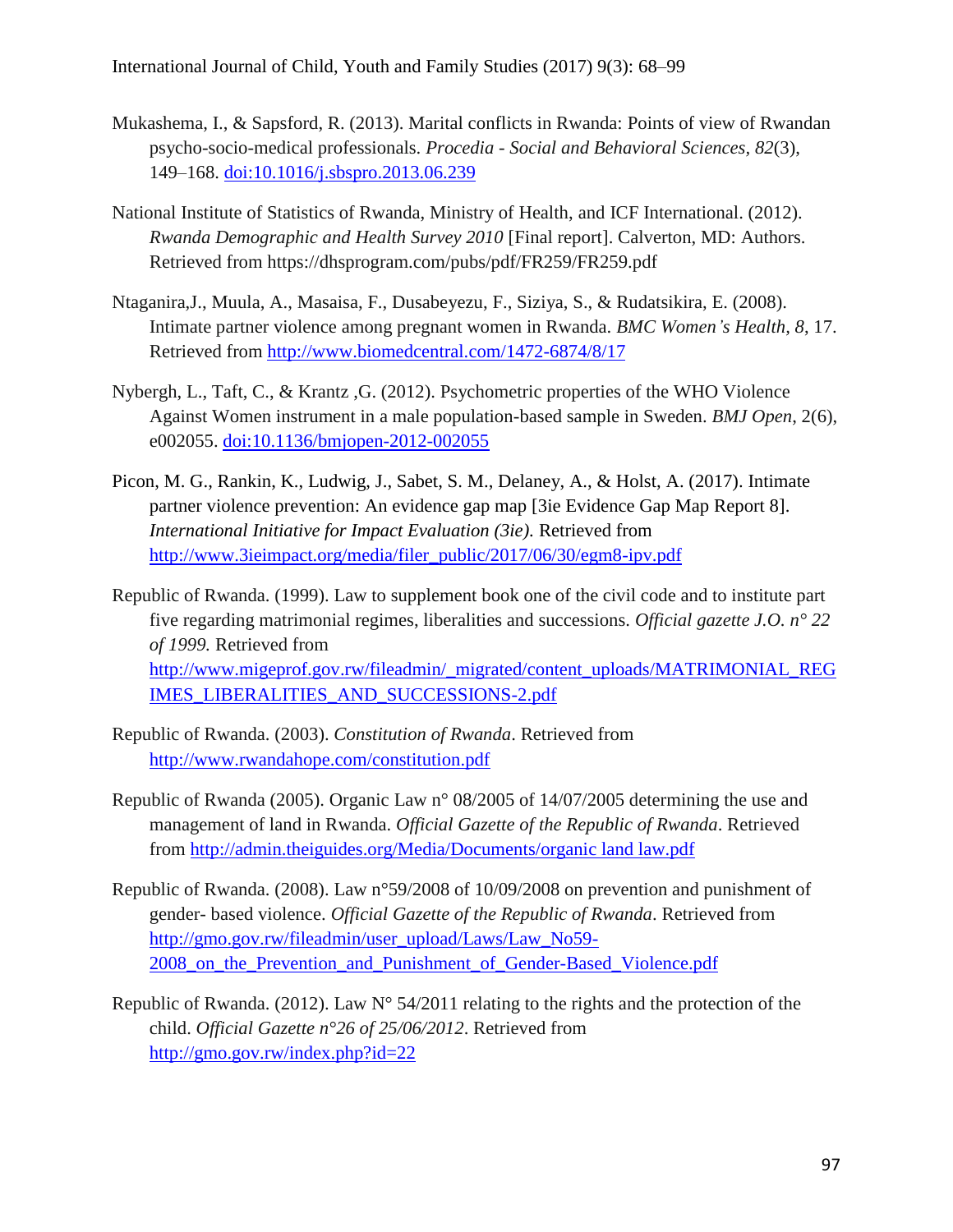- Republic of Rwanda. (2016). Law Nº32/2016 of 28/08/2016 governing persons and family. *Official Gazette nº37 of 12/09/2016.*
- Rubanzana, W., Ntaganira, J., Freeman, M. D., & Hedt-Gauthier, B. L. (2015). Risk factors for homicide victimization in post-genocide Rwanda: A population -based case- control study. *BMC Public Health.* Retrieved from <http://www.biomedcentral.com/1471-2458/15/809>
- Rubin, H. J., & Rubin, I. S. (1995). *Qualitative interviewing: The art of hearing data*. Thousands Oak, CA: Sage.
- Rubin, H. J., & Rubin, I. S. (2005). *Qualitative interviewing : The art of hearing data* (2nd ed.). Thousand Oaks, CA: Sage.
- Schechter, S. (2000). *New challenges for the battered women's movement: Building collaboration and improving public policy* [On-line]. Retrieved from [https://vawnet.org/sites/default/files/materials/files/2016-09/BCS1\\_col.pdf](https://vawnet.org/sites/default/files/materials/files/2016-09/BCS1_col.pdf)
- Shipway, L. (2004). *Intimate partner violence: A handbook for health professionals.* London, UK: Routledge.
- Sinha, M. (2012). *Family violence in Canada: A statistical profile, 2010*. Ottawa, ON: Statistics Canada, Canadian Centre for Justice Statistics.
- Sinha, M. (2013). *Family violence in Canada: A statistical profile, 2011*. Ottawa, ON: Statistics Canada,Canadian Centre for Justice Statistics.
- Slegh, H., & Kimonyo, A. (2010). *Masculinity and gender based violence in Rwanda: Experiences and perceptions of men and women*. Kigali, Rwanda: Rwanda Men's Resource Centre. Retrieved from [http://menengage.org/resources/masculinity-gender-based-violence](http://menengage.org/resources/masculinity-gender-based-violence-rwanda-experiences-perceptions-men-women/)[rwanda-experiences-perceptions-men-women/](http://menengage.org/resources/masculinity-gender-based-violence-rwanda-experiences-perceptions-men-women/)
- Thomson, D. R., Bah, A. B., [Rubanzana,](https://www.ncbi.nlm.nih.gov/pubmed/?term=Rubanzana%20WG%5BAuthor%5D&cauthor=true&cauthor_uid=26511348) W. G., & Mutesa, L. (2015). Correlates of intimate partner violence against women during a time of rapid social transition in Rwanda: Analysis of the 2005 and 2010 demographic and health surveys. *BMC Women's Health, 15,* 96. [doi:10.1186/s12905-015-0257-3](http://dx.doi.org/10.1186/s12905-015-0257-3)
- United Nations Office on Drugs and Crime. (2013). The many faces of homicide. In United Nations Office on Drugs and Crime, *Global study on homicide 2013: Trends, contexts, data* (pp. 49–57). Vienna, Austria: Author. Retrieved from [https://www.unodc.org/documents/gsh/pdfs/Chapter\\_2-2.pdf](https://www.unodc.org/documents/gsh/pdfs/Chapter_2-2.pdf)
- Umubyeyi, A., Mogren, I., Ntaganira, J., & Krantz, G. (2014). Intimate partner violence and its contribution to mental disorders in men and women in the post genocide Rwanda: Findings from a population based study. *BMC Psychiatry, 14*, 315. [doi:10.1186/s12888-014-0315-7](http://dx.doi.org/10.1186/s12888-014-0315-7)